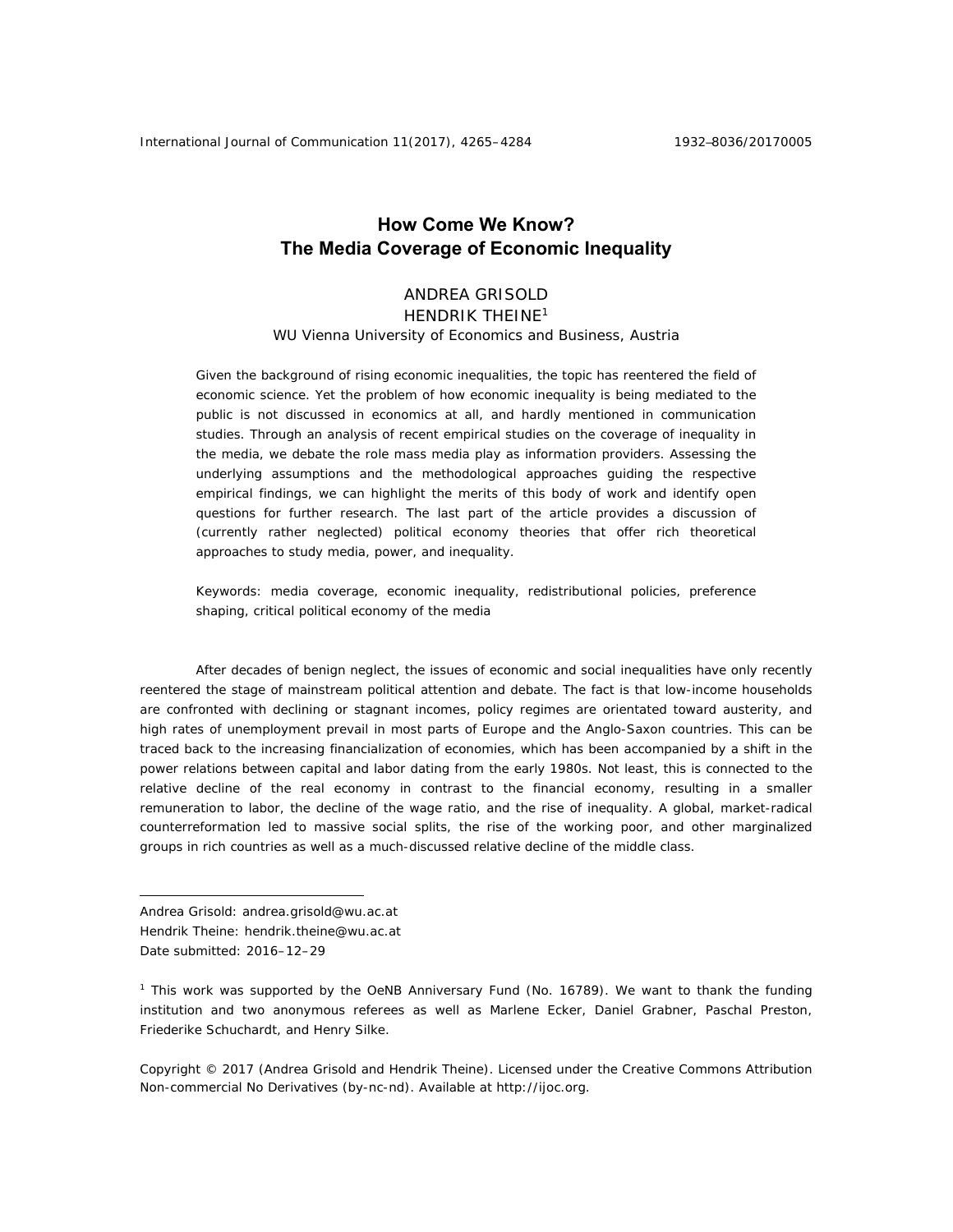On the other high-end side of the income distribution, a new generation of economic elites has emerged. In contrast to the age of Fordism, which privileged the goal of a major expansion if not universalization of the middle class, neoliberalism times are orientated toward a polarization of income and material welfare between the top layers and the majority below. Not only did the income gap widen over the last decades, wealth inequality is increasing as well (Piketty, 2014; Reich, 2014; Stiglitz, 2012). Against this background, it may come as no surprise that the book *Capital in the Twenty-First Century,* by the French economist Thomas Piketty, became such a bestseller and media event in 2014 and 2015.<sup>2</sup>

Notwithstanding the rediscovery of the inequality topic by economists as well as other social scientists, little is known on how economic inequality is being mediated to the public. That is exactly where this article steps in: To give a systematic overview of the existing empirical studies on the media coverage of economic inequality and to offer an embedding of these findings in a theoretical context. The article is structured as follows: After an introduction into the debate on economic inequality, we continue by discussing the relevance of the mediation of economic inequality for economic policies. Drawing on an overview of recent studies, which empirically examine the coverage of inequality and redistributional policies, we debate the role that mass media play as information providers. Acknowledging that scholars adopting a political economy approach frequently engage with issues on inequality, we finish off by turning to this research tradition for theories and insights that may help us to better comprehend how economic inequality is contextualized in the mass media.

In our understanding, the mass media now play an indispensable role for the creation and dissemination of ideas and opinions related to economic processes and their material outcomes, be it for the knowledge and acceptance of public policy options or the results of scientific research. In a broader context, the question is how do people acquire their knowledge about economic processes and affairs that they are not, or only indirectly, part of. In other words: How come we know? And why is this of importance to both communication studies and economics?

#### **Economic Inequality and Its Mediation**

In this section, we set the scene for our topic of the mediation of economic inequality. $3$  We review and address key trends and drivers of the rising wealth and income inequality in the section titled Economic Inequality: A Rediscovered Subject, look at the scientific division of labor between communication science and economics in the section titled On the Crossroads of Communication Science and Economics, highlight the economic concept of preferences in its importance for the mediation of economic inequality in the section titled A Detour Into Economics: The Shaping of Preferences, and finish with an outlook of what the empirical studies reviewed in this article conclude on the latter topic in the section titled Empirical Research on Economic Inequality and Related Topics.

 $2$  See Wade (2014) for a discussion of the "Piketty phenomenon," and Grisold, Preston, Silke, and Theine (2015) for an ongoing research project on the topic.

<sup>3</sup> In this article, we use the term *economic inequality* as a general term for income and wealth inequality.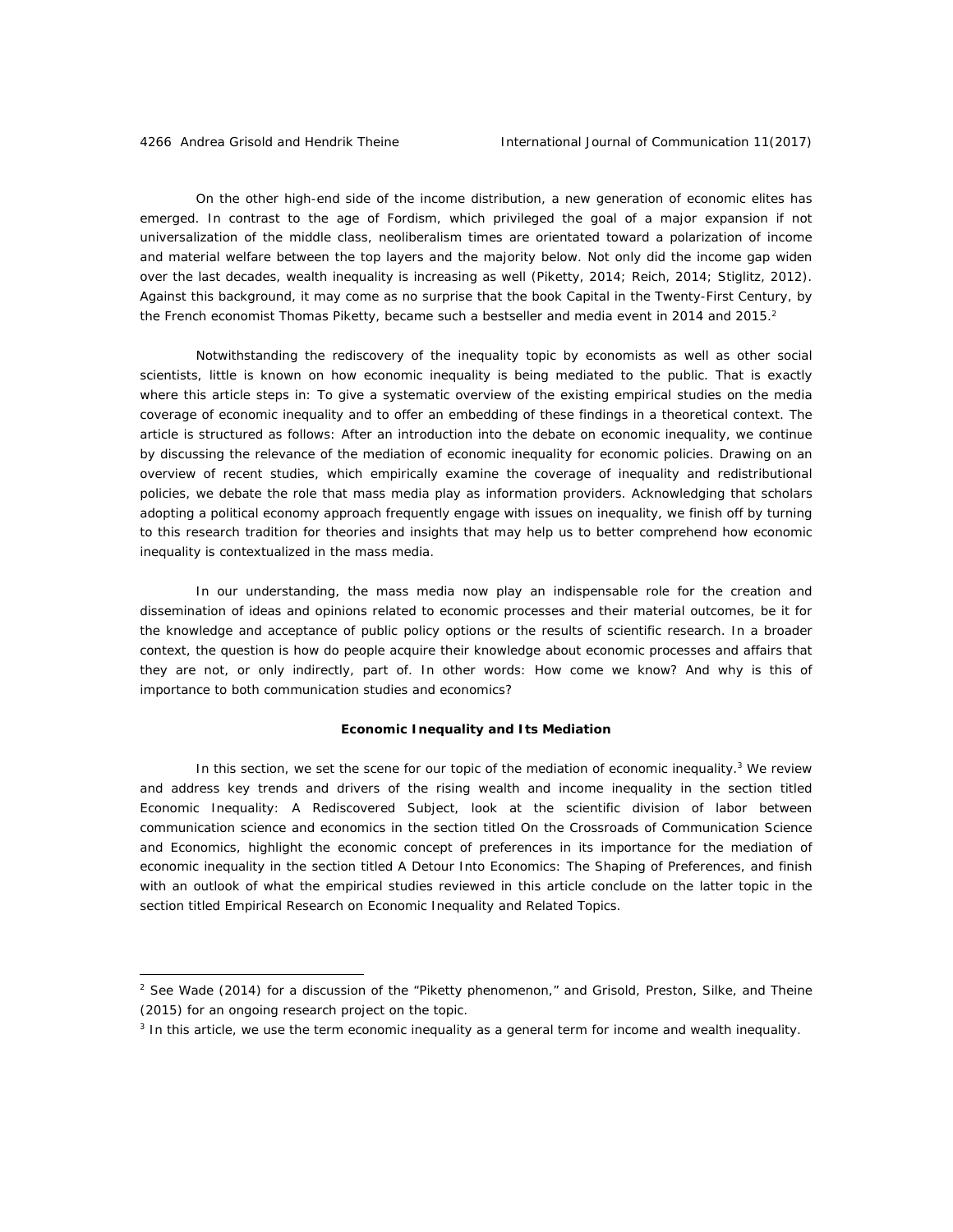# *Economic Inequality: A Rediscovered Subject*

Since the beginning of the 21st century, a group of social scientists gained renewed interest in long-term trends of wealth and income inequality, which led to the publication of a growing number of scientific books and articles (see Piketty & Saez, 2014, for an overview). Probably the most well-known books published recently by economists are Thomas Piketty's (2014) *Capital in the Twenty-First Century*, Anthony Atkinson's (2015) *Inequality: What Can Be Done?*, and Branko Milanovic's (2016) *Global Inequality: A New Approach for the Age of Globalization*. Three major themes can be identified from this growing body of literature as most essential for the purpose of this article: the long-term study of wealth and income inequality as well as the importance of political processes for both.

The first finding from the literature is that there have been major changes in the distribution of income over the past century. Just before World War I, the income share of the top decile<sup>4</sup> was around 50% in most European countries and slightly lower in the United States. From there on, income inequality decreased in Europe and the U.S. to around 30% of total income going to the top decile in the 1950s and 1960s. Thus, income inequality was rather modest after World War II. Since the 1980s, income inequality increased again; the high-income groups (i.e., top 10%, 1%, and 0.1%) have been gaining momentum over the past decades, leaving behind the lower ones. In the U.S. this trend is most pronounced, where the top 10% of income holders were able to boost their income shares from 30% to 35% at the end of the 1970s to nearly 50% in the early 2010s. The steep increases in the U.S. are predominantly due to the "Rise of the Supermanagers" (Piketty, 2014, p. 315), a process where managers and CEOs were able to raise their incomes significantly. This led *The Economist* ("Forget the 1%," 2014) to state the following: "Forget the 1%, It is the 0.01% who are really getting ahead in America" (para. 1). Similar patterns can be found in other Anglo-Saxon regions, such as Great Britain. In continental Europe, income inequality also increased, yet "merely" from around 30% in 1950 to about 35% in 2010 (Atkinson, Piketty, & Saez, 2011; Piketty, 2014; Piketty & Saez, 2014).

For the long-term evolution of wealth distribution, the second central finding of recent literature, large-scale changes can be observed accordingly.<sup>5</sup> Yet there is an important difference: Wealth inequality is much higher than income inequality throughout the 20th and 21st century. While the top deciles' income share ranges between 30% and 50%, their wealth share is between 60% and 90%. The central reason for this difference is that although the bottom half of the population earns considerable income, it holds almost no wealth at all. Apart from that, wealth concentration went through a similar trend. At the beginning of the 20th century, the top 10% of wealth owners held around 90% of overall wealth in Europe and slightly less in the United States. This concentration of wealth fell rapidly to around 60% in the 1950s.

<sup>&</sup>lt;sup>4</sup> The share of the top decile in overall income and/or wealth is the standard measure used by this strand of literature. It measures the "size of the cake," which is held by the top 10% of the population. In the following, we will refer to this measure when discussing the concentration of wealth and income.

<sup>&</sup>lt;sup>5</sup> Remarkably, such figures only account for wealth that is disclosed to the tax authorities. Including wealth hidden in tax havens (that do not show up in official records) enhance actual wealth inequality significantly (Zucman, 2014).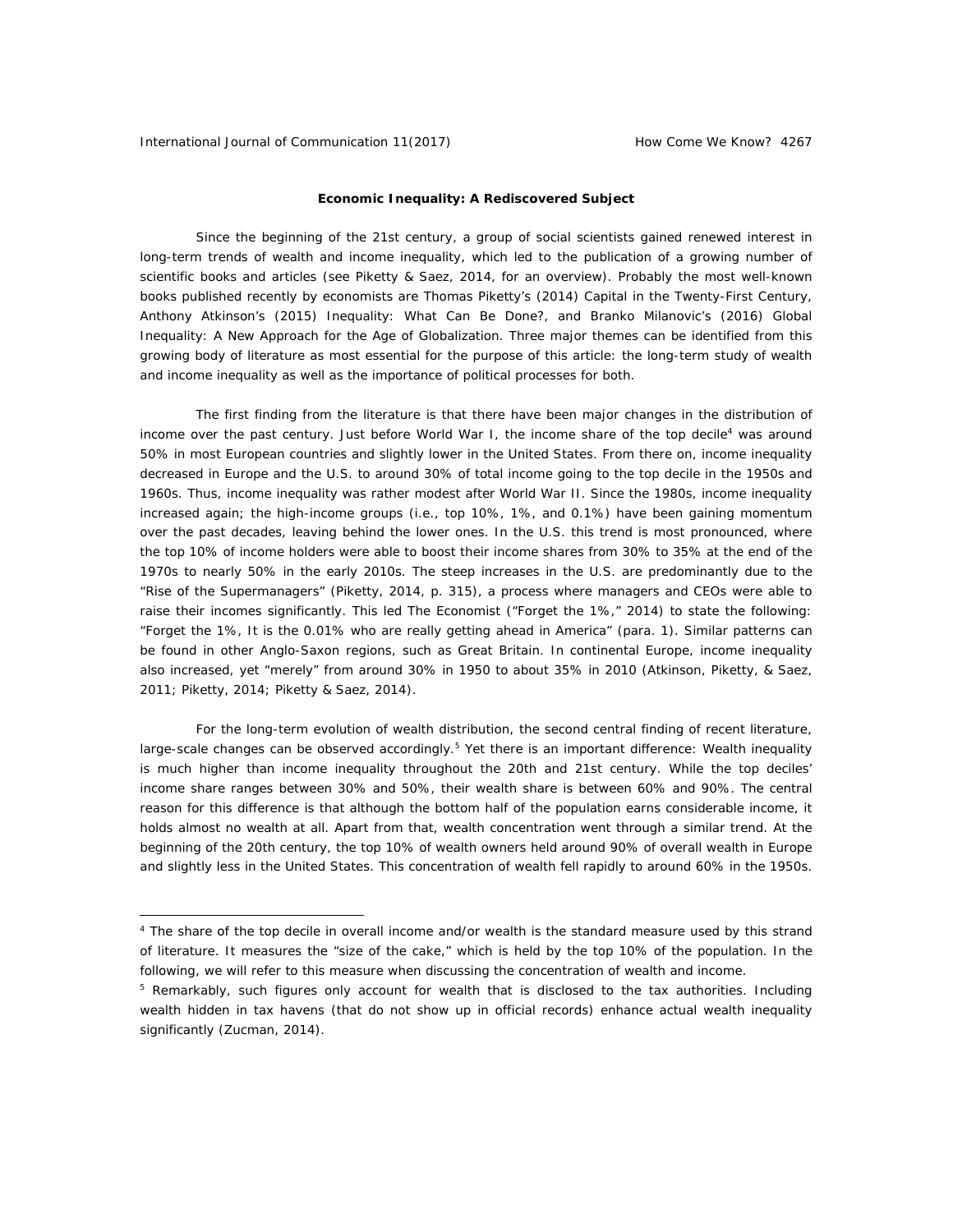Since the 1980s, concentration is on the rise again and reached national levels of 65% in Europe and of 70% in the U.S. (Piketty, 2014; Piketty & Zucman, 2015).

Particularly, Piketty (2014) stresses that societies with extreme income and wealth concentrations define social status depending on wealth and inheritance rather than on personal work and individual achievements. Ever increasing and extreme hyper concentrations of inequality undermine the legitimacy of the prevailing forms of liberal democracy as well as attendant meritocratic principles (Piketty, 2014).

The third major feature of recent inequality literature is "that economic trends are not acts of God, and that country-specific institutions and historical circumstances can lead to very different inequality outcomes" (Piketty & Saez, 2014, p. 838). Stated differently, the magnitude of wealth and income concentration is by no means dependent on quasinatural economic laws or inevitable developments, but is largely influenced by political processes, different forms and levels of taxation, as well as period-specific zeitgeists. Hence, this literature emphasizes the role of government regulation for the distribution of wealth and income (Atkinson, 2015; Milanovic, 2016; Piketty, 2014; Piketty & Saez, 2014). In brief, Piketty (2014) proposes to reinforce substantially higher taxes on income and wealth, Atkinson (2015) makes similar policy recommendations for the UK, and Milanovic (2016) reflects on policies related to global inequality.

# *On the Crossroads of Communication Science and Economics*

Although concerns about economic inequality have reentered the field of economic science, as manifest in some major publications in recent years, the issue of how topics on economic inequality are mediated (to the public) is not being addressed in economics at all. In contrast, in the field of media and communication studies, "issues to do with economic, class or related social inequalities (other than specific conceptualizations of gender, race and sexual orientation) do not feature prominently" (Preston, 2016, p. 38).

This lack of research is highly significant because, in the contemporary social context, the media are an important and influential source of information on inequality topics, as the full range of economic inequality is not assessable through everyday life experiences. Thus, the media are able to frame and shape the understanding of inequality and the related redistributional policies by selecting, arranging, and presenting certain types of information. Inevitably, some interpretations are highlighted while others are suppressed or ignored, therewith constructing reality. In doing so, different media outlets have the power to actively shape public discourse. For the issues at stake, this implies that the media play an indispensable role for the spreading of information as well as for the understanding and acceptance of public policies to alter economic inequality.

# *A Detour Into Economics: The Shaping of Preferences*

"Whatever we know about our society, or indeed about the world in which we live, we know through the mass media"—this often-cited introductory statement by the renowned German sociologist Niklas Luhmann to one of his last books, published in 1996, highlights that one important source of the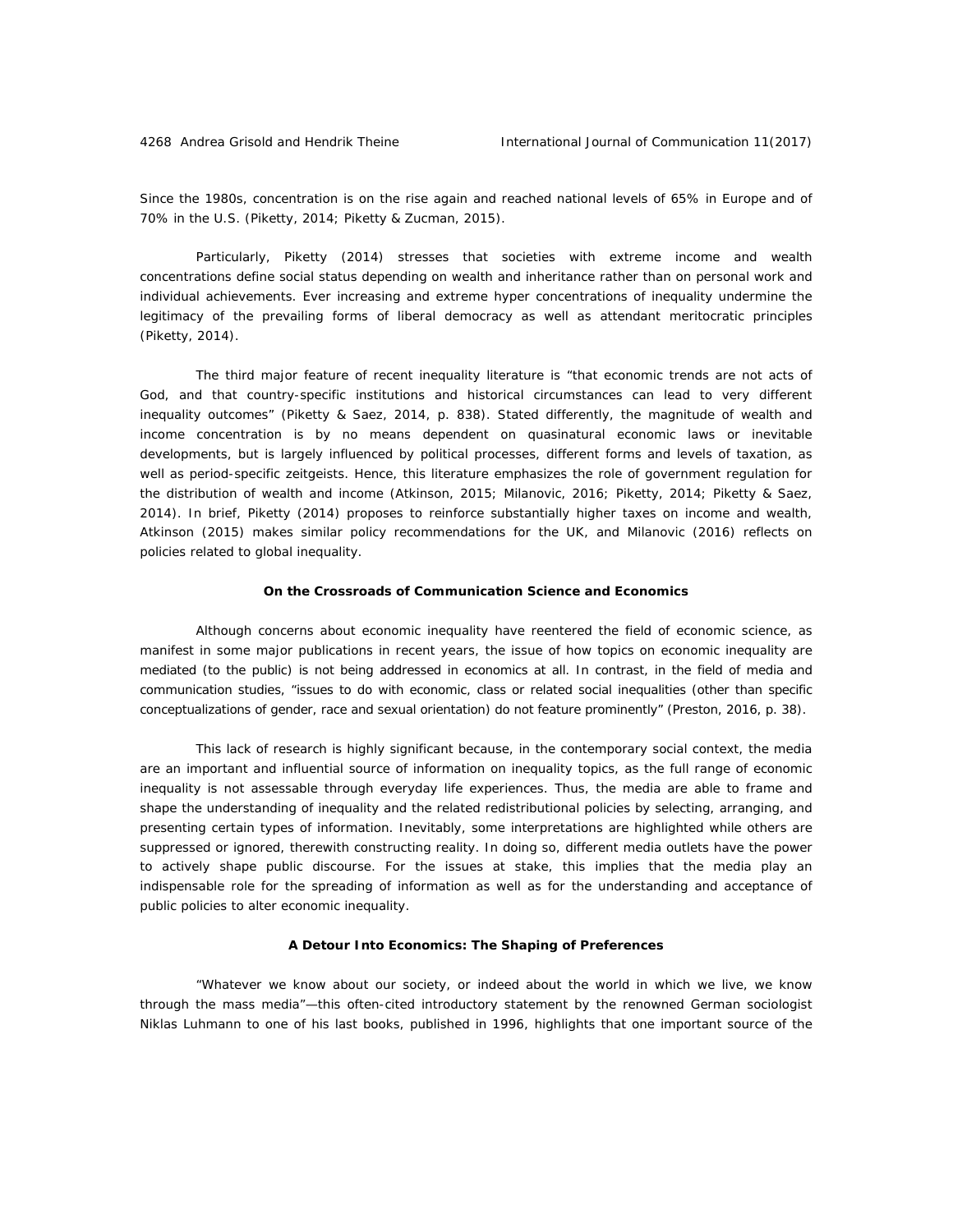ideas and symbols that people use to interpret the world is provided by and fueled through mass media. Yet this incidental importance of the media has been ignored by economists so far. Driven by the intention to conceive of individuals as independent units (think of Hobbes's mushroom metaphor), economic theory in its mainstream version never even raised the target of how and in what ways preferences are shaped. Neoclassical economists regard preferences as being exogenous, thus indicating they are not shaped within the economic system, but somehow formed in an independent way (Bowles & Polania-Reyes, 2012). The dogma of exogenous preferences not only affects economic policy (as a higher degree of endogenous preferences would call for more active economic policies) but also its instruments (Tsakalotos, 2004).

In any serious analysis dealing with the interdependencies between economics and the media, the contested sphere of preference shaping must not be neglected. Be it the keeping up with the Joneses, conformity or imitation, or political opinions: All those elements in the formation of preferences are endogenous ones, and they are influenced by mass media in a considerable way. Heterodox economists such as Bowles (1998) identify social interaction as the decisive criterion of the endogenous formation of preferences, but still do not refer at all to the role of mass media (Grisold, 2004). More recent heterodox economic literature attempts to incorporate endogenous preferences and focusses on how incentives through public policies have an impact on habits, preferences, and beliefs (Bowles, 2008; Bowles & Polania-Reyes, 2012; Gintis & Romer, 1998). We advocate the reverse causality by arguing that the shaping of preferences through media coverage gains comparable importance for the acceptance, introduction, or the change of economic public policies.

In this article we aim to shed light on the role of media for the case of inequality issues and redistributional policies (i.e., the shaping of "inequality preferences").<sup>6</sup> For the focus of this article, it is important to understand that preferences are affected through media coverage, as the treatment of inequality in mass media (economic news reporting) surely has impacts on the perception of public policies, such as redistributional policies.

#### **Empirical Research on Economic Inequality and Related Topics**

"The relationship between media consumption and perceptions of inequality is virtually unaddressed in the extant literature" (Friedland, Rojas, & Bode, 2012, p. 288). As mentioned before, we know little about the role of media in mediating economic inequality. Yet there is a substantially larger literature on economic news reporting from which we can potentially draw first insights on the mediation of economic inequality. In the following section we will give a cursory overview of the media coverage of economic topics. We concentrate on issues and insights that seem relevant for the mediation of economic inequality and thus serve as an important basis for a deeper understanding. In the section on Intermediaries for the Topic of Economic Inequality, we turn to the review of empirical studies on the mediation of economic inequality as well as redistribution policies (e.g., welfare programs or wealth taxes).

<sup>&</sup>lt;sup>6</sup> There is a body of literature (mainly from economics and political sciences) using sociodemographic data to explain preferences for redistributional policies (Alesina & La Ferrara, 2005; Corneo & Grüner, 2002). As they neither engage with endogenous preferences nor include the media, we deliberately exclude them in our analysis.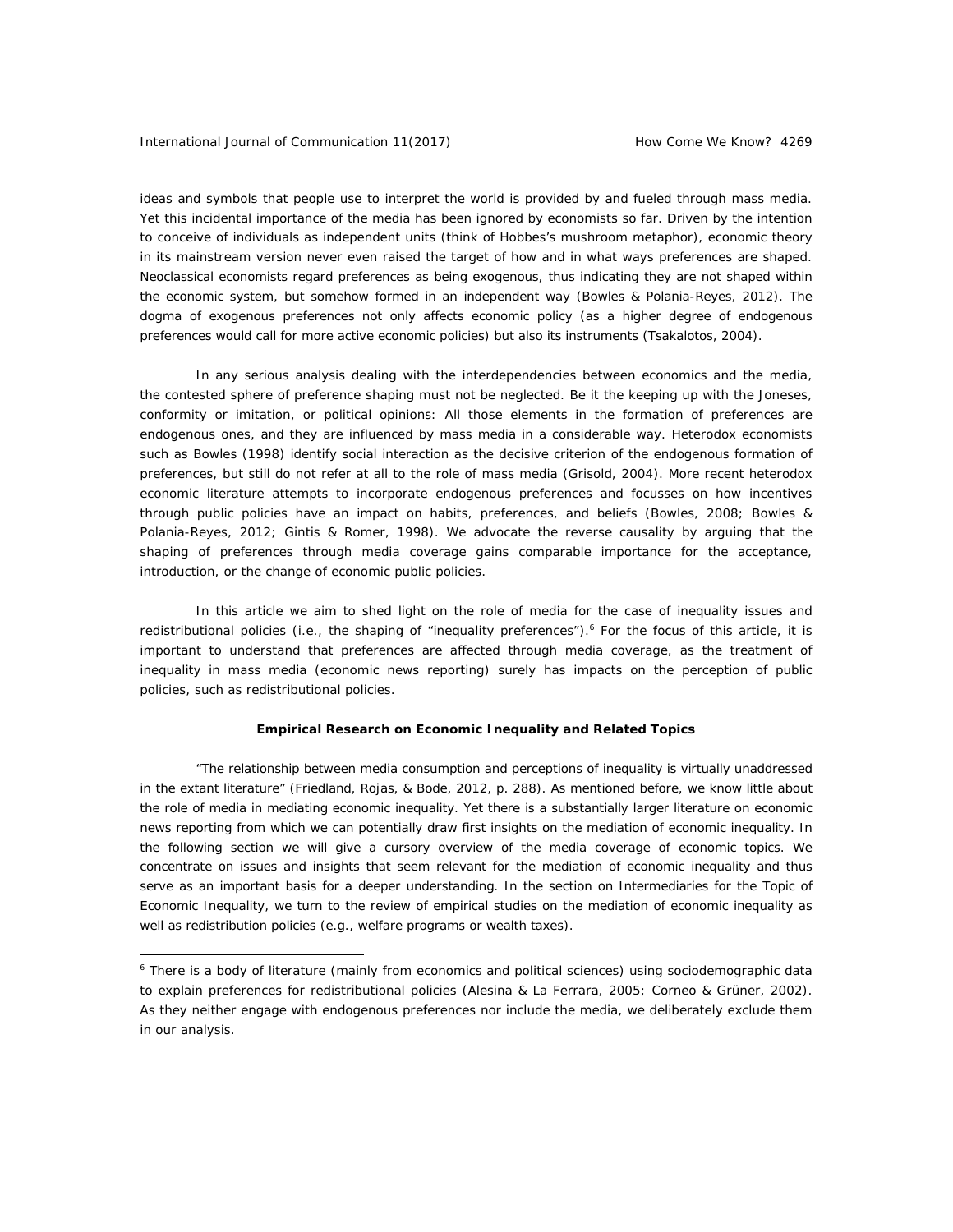# *Mass Media as Intermediaries for Economic Topics*

The core understanding of empirical studies on the subject is that news coverage on economic topics clearly effects the perception and understanding of economic issues. This general insight has been investigated for different dimensions of the economy. Even more so, existing studies on the role of media in reporting economic trends have, as Schiffrin (2015) puts it, a "critical flavor" (p. 642) as they question the media's "watchdog" function as an independent, informing observer.

First, scholars have stressed that business and financial news coverage tends to be framed around or is "captured" by promarket explanations (Mayher & Mcdonald, 2007; Phelan, 2007a, 2007b; Robertson, 2010). Stories do not "question the overarching economic philosophy of free-market capitalism" (Robertson, 2010, p. 526). Moreover, the voices of employer's groups and political parties are relatively overrepresented compared with employee interests and disadvantaged groups.

This promarket focus leads to an overemphasis on business news and detailed stock market information, leaving aside stories of "ordinary people" and the neglect of nonelite problems and workingclass perspectives (Kollmeyer, 2004; Usher, 2012). In the words of Herbert Gans (2014), "the mass news media have largely avoided—and still avoid—most economic news relevant to the mass audience" (p. 2485). Journalists, in this view, share common standpoints with economic elites on corporate interests and the economic social order (Kollmeyer, 2004; Schiffrin, 2015). This has continued in the wake of the economic crisis since 2008, as noted by other social scientists (see Schiffrin, 2015, for an overview).

Media scholars have identified organizational and structural changes in the field of journalism that reinforce the promarket perspective. Business and financial journalism faces rising complexity of financial instruments and products exceeding the expertise of specialized journalists. In addition, pressure of productivity due to intensification of speed and availability of information increased, paralleled by a significant decline in journalists, which often leads to a narrow consideration of established sources. This is further intensified by the growth of public relations, sponsorship, and other subsidized information flows favoring wealth and powerful interests (e.g., Davis, 2007; Gandy, 2015; Preston, 2009; Tambini, 2010).

Second, media coverage of economic news has been discussed by several scholars as often "bear[ing] no relationship with economic reality" (Shen, 2009, p. 382), meaning that economic news coverage does not coincide with actual economic trends. Empirical proofs are (a) a rise in unemployment is reported more often than a rise in inflation (Fogarty, 2005), (b) the coverage of unemployment and public debt regularly deviates from actual developments (Mosley, 1984), (c) or the fact that psychologically important thresholds (e.g., 4 million unemployed in Germany) coincide with coverage peaks (Quiring, 2003), even though this might just be the result of small increases. Furthermore, coverage of rising unemployment are found more often than that of falling rates, leading Garz (2014) to suspect, "maybe because bad news sells better than no news" (p. 510).

Third, we find a decent body of literature dealing with issues related to inequality, namely, the long-standing tradition of critical analyses that focuses on the media representations of poverty and "the poor." Bullock, Fraser, and Williams (2001), in their extensive survey on media images of the poor,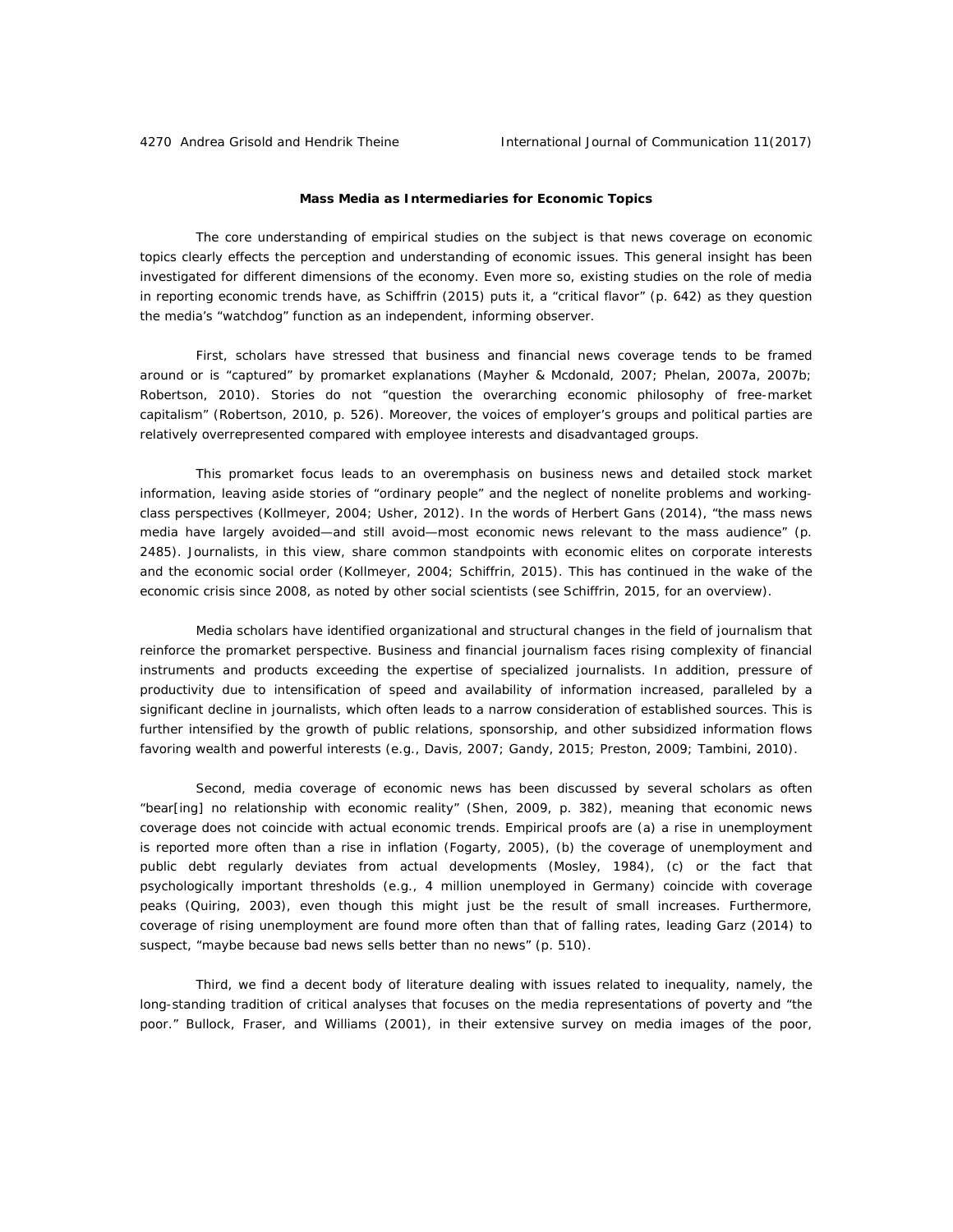#### International Journal of Communication 11(2017) How Come We Know? 4271

 $\overline{a}$ 

document the "prevalence of classist, racist, and sexist assumptions in media depictions of welfare recipients" (p. 236), which has been empirically confirmed by Redden (2011), Erler (2012), and Chauhan and Foster (2014), yet contested by El-Burki, Porpora, and Reynolds (2016).

A dominant frame discussed by Entman (1995) is that poverty is portrayed as a source of threat for the community linking poor to criminality, drug addiction, and alcoholism, thus reinforcing stereotypical representations of the poor. Poor are portrayed in connection to bad parenting techniques, immoral and self-inflicted single motherhood, as well as unhealthy diets. News covering poverty are framed in an episodic rather than a thematic way, highlighting the responsibility of the individual rather than the collective. Structural reasons for poverty are sidelined by placing the responsibility on the individual (Chauhan & Foster, 2014; Gilens, 1996; Iyengar, 1990; Redden, 2011). What has been concluded by Bullock et al. in 2001 seems to hold true these days as well: "Framing techniques that present poverty as an individual problem rather than a societal issue rooted in economic and political inequality further reinforce the perceived undeservingness of the poor" (p. 237).

# *Intermediaries for the Topic of Economic Inequality*

We are confronted with a situation where new developments, due to escalating economic inequalities, tend to be "greeted by 'significant silences' by much of the communication, media and journalism studies fields" (Preston, 2016, p. 52). Our starting point to address this silence is to provide an overview and summary of published empirical work on the coverage of inequality, therewith analyzing existing research in this field. Our focus lies on journal articles in German and English, published from  $2000$  onwards,<sup>7</sup> which empirically examine the coverage of inequality and redistributional policies.<sup>8</sup> A literature review within the relevant social science disciplines was conducted, making use of different search engines (e.g., Web of Science, Google Scholar) and a variety (and combination) of key words (e.g., mediation, economic inequality, media coverage, inequality, redistributional policies, discourse).

The first striking fact is that we found only 11 articles that matched our criteria. The articles differ in terms of the analyzed corpus as well as the empirical method. Several articles use larger data sets and employ quantitative methods to cover long time periods or larger bodies of text. Other articles focus on a smaller corpus and make use of qualitative methods. The long-term analyses tend to focus on quantitative analysis of inequality coverage (i.e., the frequency of occurrence of the word *inequality* and related terms). Articles that investigate specific policy debates (on wealth taxes and welfare recipients) make use of a variety of methods, that is, critical discourse analysis and framing analysis, and sometimes a mix of qualitative and quantitative methods is pursued. In the following, we provide a summary of the existing research.

 $7$  After a review of the articles, we decided to include De Goede (1996), as it is both a substantial contribution in terms of methodology as well as a frequently cited piece of evidence.

<sup>&</sup>lt;sup>8</sup> Even though Corneo (2006) and Petrova (2008) are concerned with inequality, we did not include them in the review, as both do not fit our focus: The former develops a formal model on economic inequality and media capture, whereas the latter empirically examines the relationship between income inequality and freedom of the press.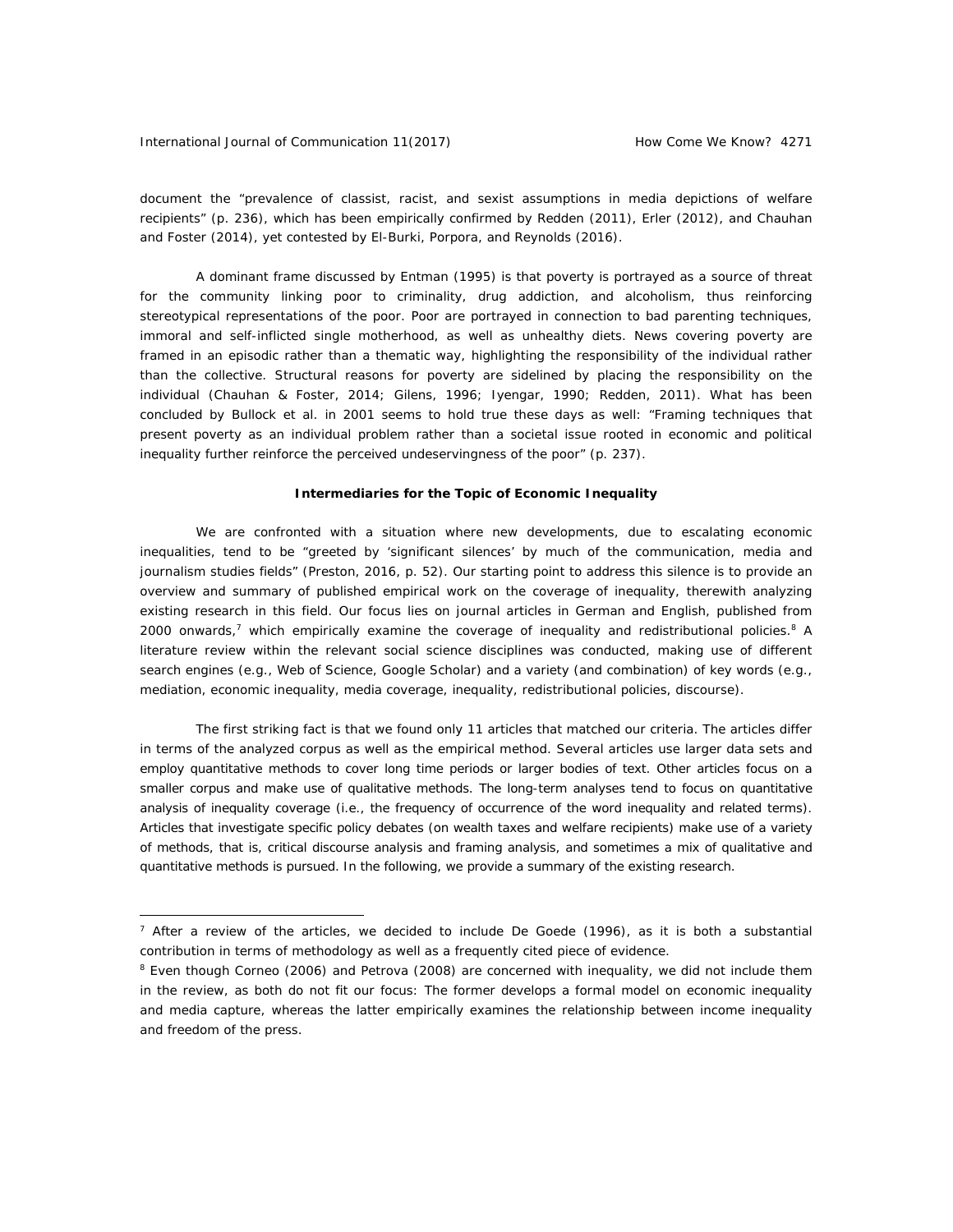# *Long-Term Coverage of Inequality*

Schröder and Vietze (2015) and Petring (2016) investigated the long-term evolution of media coverage on inequality for German newspapers. Schröder and Vietze (2015) analyzed the long-term media coverage of economic inequality for three major German newspapers (*Frankfurter Allgemeine Zeitung*, *Die Zeit*, and *Spiegel*). Between 1946 and 2015, they found an increase in news coverage of economic inequality in all newspapers. Yet the three newspapers differ in terms of magnitudes: *Die Zeit* is the most active in coverage of inequality, followed by *Spiegel*. In contrast, *Frankfurter Allgemeine Zeitung* reports the least on such issues, and its coverage also increased only slightly.

This finding is partly supported by Petring (2016), who analyzed the long-term coverage of economic inequality in the newspapers *Frankfurter Allgemeine Zeitung* (1959–2011), *Süddeutsche Zeitung* (1992–2011) and *Die Tageszeitung* (1987–2011). Their striking finding is that for all newspapers except *Frankfurter Allgemeine Zeitung* coverage of inequality topics increased in accordance with the development of the respective (economic) indicators (e.g., Gini coefficient),<sup>9</sup> which the authors interpreted as news coverage coinciding with actual developments. The above findings coincide with the political orientation of the papers examined: The conservative newspaper *Frankfurter Allgemeine Zeitung* did not increase its coverage, whereas *Spiegel*, *Die Zeit*, *Süddeutsche Zeitung*, and *Die Tageszeitung* (all rather left, left-liberal outlets) increased their coverage of economic inequality.

However, as acknowledged by the authors, and an important methodological argument for the authors of this article as well, the study is built around a quantitative approach, which restricts their analysis to word counting. This neglects the social meaning behind words as well as the normative context in which they are embedded. Yet the sense, meaning, and framing given to specific words and concepts is a central cornerstone of media reporting.

For other countries, no studies with such a long-term focus were found. A slightly comparable study for the U.S. was conducted by O. H. Gandy (2007). He analyzed the media coverage of inequality between 1980 and 2000 in *The New York Times* and *The Washington Post*, two outlets of—in his words— "elite media." In both newspapers, he investigated (through headlines and lead paragraphs) whether the articles discussed inequality as their primary focus. In a second step, the articles were categorized according to the type of inequality (race, gender, disparity) they focused on. Over time, both newspapers issued more stories on health disparities and racial inequalities, whereas the coverage of economic inequality decreased.

A rather short-term analysis was conducted by Champlin and Knoedler (2008), who examine the media coverage of the middle class in the United States between 1997 and 2002. Newspaper indexes on inequality show that approximately twice as many articles were published on this topic between 2002 and 2007 compared with the 1997 to 2002 period in six major newspapers (*The New York Times, The Washington Post, The Wall Street Journal, USA Today, Chicago Tribune,* and *Los Angeles Times*). Yet, in

<sup>&</sup>lt;sup>9</sup> The Gini coefficient is a statistical measure typically used to quantify the inequality of income and wealth within a society.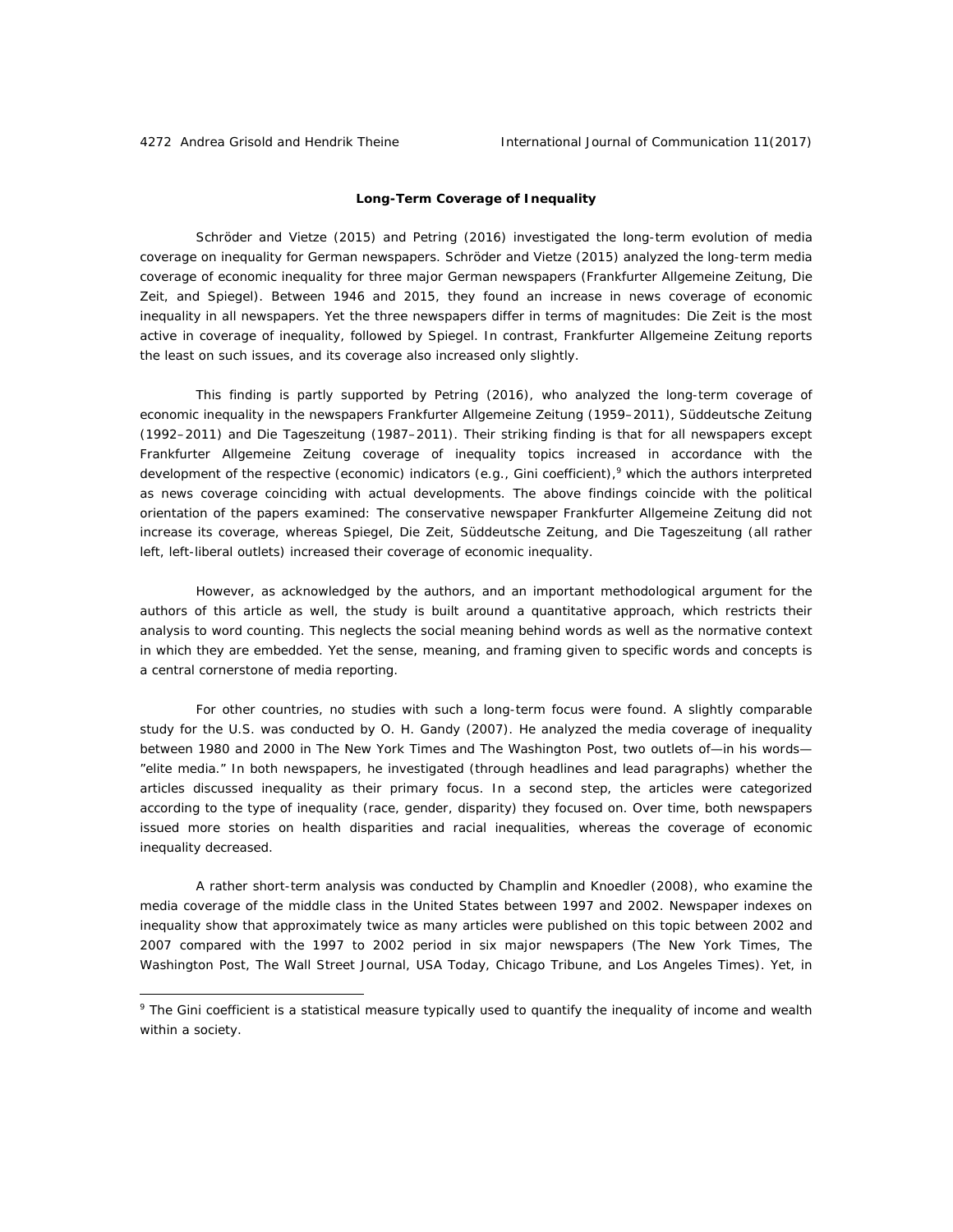spite of the increase, Champlin and Knoedler (2008) argued that "the emphasis in most cases is limited to a simple reporting of the existence of growing inequality and middle class decline" (p. 136).

#### *Coverage of Wealth Taxes*

The framing of specific policies and policy debates aiming to gasp the social meaning of discourses is the focus of another set of studies. Bell and Entman (2011) as well as Limbert and Bullock (2009) scrutinized the media representation of tax cuts during the Bush administration in 2001 and 2003. Mainly wealthy taxpayers benefited from the tax reform due to tax cuts in the top rate as well as lower taxes on dividends and capital gains. Bell and Entman (2011) draw on a framing analysis as well as quantitative and qualitative text analyses of three major national television news broadcasts (*ABC World News Tonight, CBS Evening News,* and *NBC Nightly News*). They found that two thirds of media coverage on the tax reform are framed in "collectivistic," undefined terms as "all Americans" would receive tax cuts or eventually benefit from reduced tax burdens, "implying that everyone in America shared similar interests in tax policy" (Bell & Entman, 2011, p. 556). Furthermore, news stories predicted that tax cuts would stimulate economic growth, whereas almost no attention was paid to the detrimental impact on the federal budget.

Limbert and Bullock (2009) used a critical discourse analysis approach to analyze the media discourse on the same tax reform, but focused on five major U.S. newspapers (*USA Today, The Wall Street Journal, The New York Times, Los Angeles Times, The Washington Post*). Tax cuts, they note, were repeatedly discussed as an important contribution to the economic well-being of the country, thus, portraying tax cuts as "an issue of general concern rather than as a policy that would primarily benefit the wealthy" (Limbert & Bullock, 2009, p. 71). Meritocratic ideals were upheld as individuals benefitting from tax reductions were constructed as hard earners deserving to keep their own money. Another prominent theme was a very class-specific concept of double taxation, that is, a highly selective concern that shareholder's money is taxed twice, once as taxes on corporate profits and second as the stockholder's income, which was often described as unfair. When social groups were mentioned, senior citizens were often portrayed as benefitting from tax cuts and thus being able to enhance their modest incomes.

Both studies likewise conclude that an inequality perspective (wealthy people were benefiting because only they hold considerable company shares) was largely lacking: "So although tax policy can be used to protect the United States from too much inequality that connection was conspicuously absent from the 2001 and 2003 broadcast news" (Bell & Entman, 2011, p. 561). Likewise, Limbert and Bullock (2009) conclude that "the use of 'neutral' language in articles about the Bush administration's dividend tax initiatives obscured the racial implications of the cuts, diverting attention from the relationship between tax policies and structural inequality" (p. 73).

For the German case, Lichtenstein, Rhomberg, and Böhme (2016) analyzed the framing of the wealth tax debate before the national elections in 2013 in the newspapers *Frankfurter Allgemeine Zeitung*, *Die Welt*, *Süddeutsche Zeitung*, *Die Zeit*, *Spiegel Online* and *BILD Online*. The dominant frame in which wealth tax was discussed in all media outlets was "economic consequences," meaning that the focus of the debate was centered on the potential negative consequences for the economy. Furthermore, some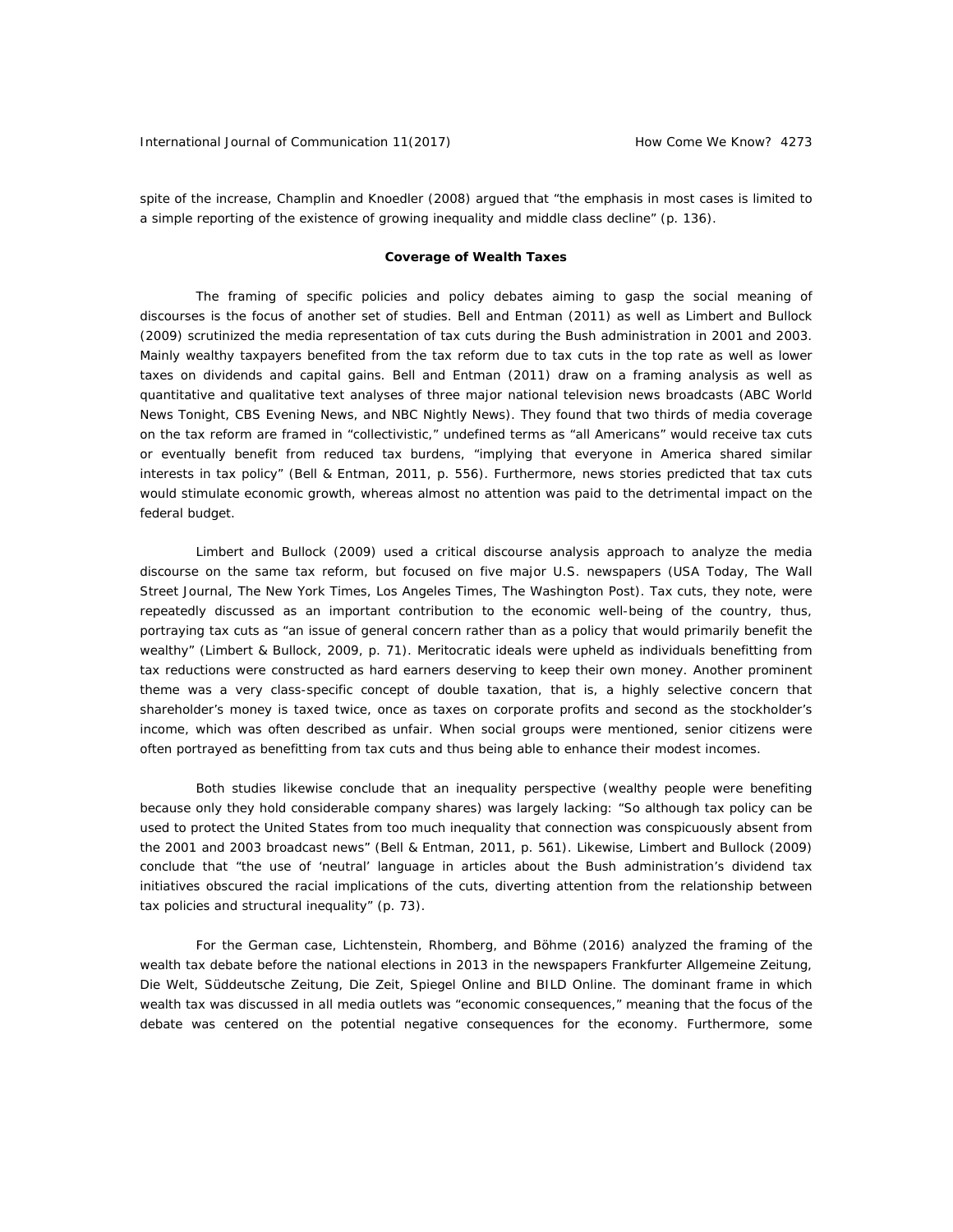variations characterize the different outlets: Social justice considerations were more important in leftliberal newspapers whereas "economic" arguments were particularly prominent among conservative newspapers.

#### *Coverage of Welfare Reform*

Papers that analyze the media coverage of welfare reform show that cutbacks of social benefits are represented as successful policies that reduce the dependence on governmental support while increasing self-reliance and autonomy (Lens, 2002), giving little explanation for structural causes of poverty and welfare dependence (Limbert & Bullock, 2009). Although several articles objected to the proposed welfare reform, the individualization scheme was not questioned. Harkins and Lugo-Ocando (2016) argue that this Malthusian understanding of poverty (focusing on recourse scarcity instead of highlighting the unequal distribution of wealth) originates in the Victorian age, and was reinforced by the breakdown of welfare discourse in the UK in the 1970s.

Considering the ideological positions, conservative media and even media considered center left (e.g., *Newsweek,* in De Goede, 1996; *The New York Times* and *The Washington Post,* in Lens, 2002) have prevalent conservative framings: Welfare recipients are stereotyped as passive, irresponsible, and lazy, "as individually dysfunctional" (Lens, 2002, p. 6), with poor work ethics. They are constructed as "others," a classical form of "distancing" (Harkins & Lugo-Ocando, 2016; Limbert & Bullock, 2009).

# *Coverage of Executive Pay*

As mentioned, an important driver of income inequality is the rise of executive pay at the very upper level of income distribution (Atkinson et al., 2011; Piketty, 2014). Yet there is hardly any work on the reporting of such developments. As an exception, Thomas (2016) analyzed the coverage on remuneration of Barclay's executives in 2012: Several shareholders opposed the company's executive pay package and attempted to vote it down, which led news coverage by several newspapers and TV broadcasters. Thomas (2016) made use of critical discourse analysis to investigate three different broadcast reports by ITV, SKY, and BBC on this event. All three reports frame the shareholder vote within a strong conflict frame, where the opposing shareholders were constructed as rebels. In contrast, the executives were shown dining and drinking wine and thus constructed as excessive. Thereby the complex nature of executive pay and diversity of shareholders was profoundly simplified, and wider themes and issues around capitalist structures and dynamics were ignored. Hence, "these three broadcasters have missed the opportunity to nuance concepts of austerity, shareholder agency and inequality, and so have some distance to travel in order to move beyond simple notions of 'fat cats' and protest" (Thomas, 2016, p. 111).

# *Conclusions: What Do We Learn From the Review of Empirical Studies?*

In summarizing, we find that the long-term quantitative studies (conducted particularly for Germany) show a compatibility between the rise of inequality on the one hand and an increased coverage in the media on the other (Petring, 2016; Schröder & Vietze, 2015). Yet the mere increase of coverage tells little about the way inequality is mediated. In line with the findings by Champlin and Knoedler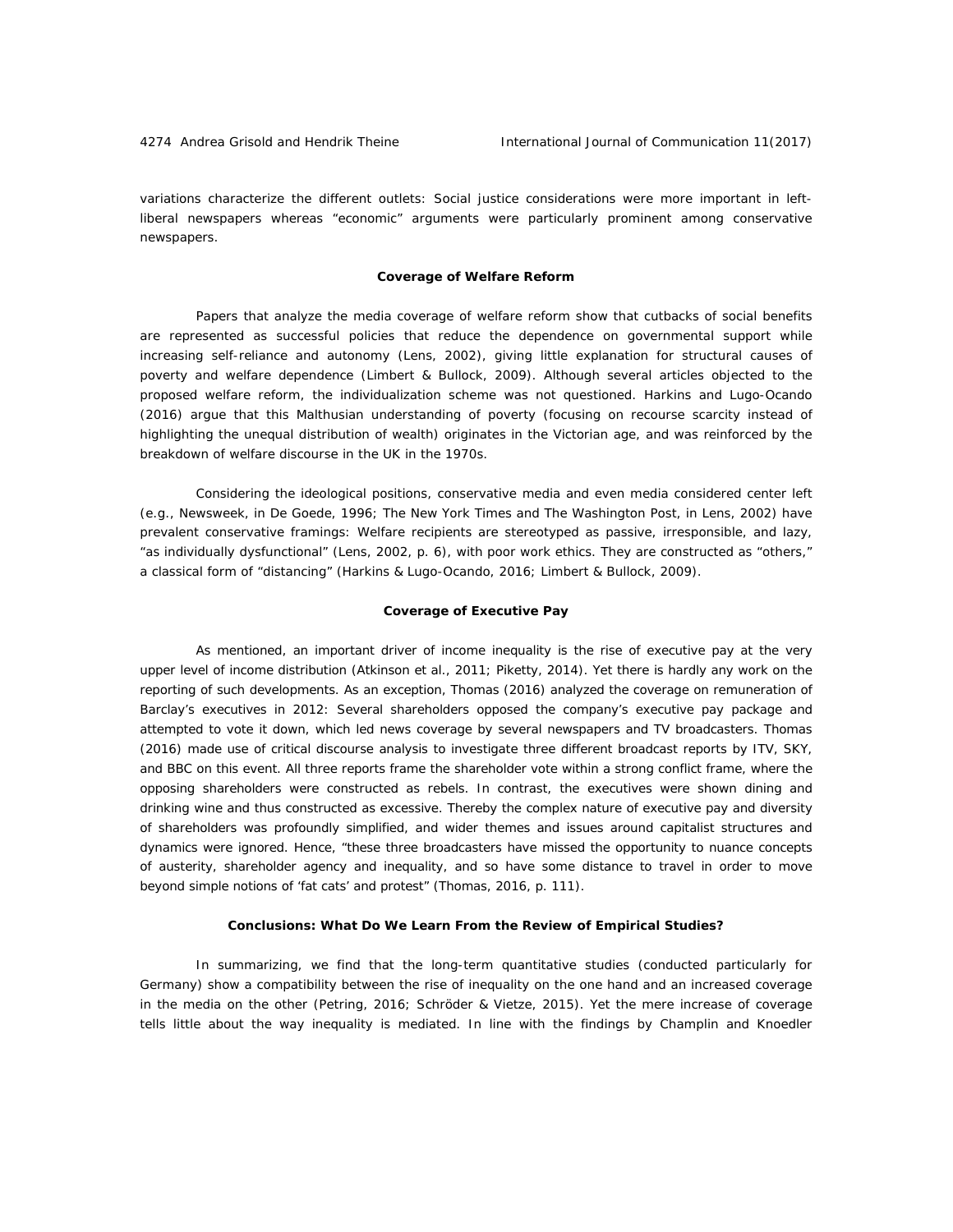(2008), one can conclude that media outlets in the U.S. only display the problem of inequality rather than attempting to offer solutions or detailed context.<sup>10</sup> Thus, mediating the issues of inequality to the public is done in a strictly one-dimensional way—obfuscating as much as telling a story. Several scholars conclude that on the respective incidents, media reports do not provide their audience with information needed to understand and evaluate the developments of rising inequality. This poses fundamental questions about the media's much-cited watchdog role.

The research conducted on specific policies and policy debates adds to the picture by exemplifying that the framing of inequality matters. The coverage of tax reform is largely framed in collectivistic terms, implying that the entire population benefits from tax cuts directly or indirectly through increased growth (Bell & Entman, 2011; Limbert & Bullock, 2009). While the coverage on tax reform failed to distinguish between (potential) losers and winners therefrom, meritocratic ideals were prominently endorsed by constructing individuals that benefit from tax reductions as hard earners. In contrast, wealth taxes were framed as potentially negative for the overall economy, implying detrimental effects for the entire population (Lichtenstein et al., 2016). In a similar vein, welfare recipients were constructed as individually responsible for their dependence on government programs, giving little explanation for structural causes of poverty and welfare dependence (De Goede, 1996; Harkins & Lugo-Ocando, 2016; Lens, 2002; Limbert & Bullock, 2009). The same applies to the reporting on executive remuneration: Although it is a central driver of income inequality, media coverage sticks to simple frames of conflict and excess and fails to contextualize executive pay into the wider developments of rising inequality (Thomas, 2016).

#### **The Theoretical Context: Critical Political Economy of the Media**

We have seen that empirical research on the mediation of economic inequality may be limited in scope, but it points to dramatic conclusions. In light of these findings we have to ask how such framings come about. This involves taking a close look at ownership, (hegemonic) structure(s), and means of control as well as legitimation and ideology within the media and communication system, all of which lie at the core of the epistemological interest for authors engaged in the critical political economy of the media (CPEoM).11 This approach has long been concerned with inequalities in society and how these are reflected and/or perpetuated by communication structures, including the media's role in reinforcing or undermining political and social inequality (McChesney, 2008). Relevant studies also analyze power relations in the media sector and assess changing levels of concentration and their negative consequences (Bagdikian, 2004; Gandy, 1992; Herman & McChesney, 1997). For radical scholars like Dallas Smythe or Herbert Schiller, the lack of attention to unbalanced, asymmetric power in the media results in pervasive support for the interests of the powerful (Babe, 1995). So it might not come as a surprise that the positive impact on redistributional policies are underrepresented in media coverage.

This is perfectly in line with our research goal, and, correspondingly, a robust understanding of the formation of media requires researchers to address how content is "produced and distributed in a given society and how it is situated in relation to the dominant structure" (Kellner, 2009, p. 96). In the

 $\overline{a}$ 

<sup>&</sup>lt;sup>10</sup> In a conceptual way, this has been emphasized by O. Gandy (2015).

<sup>&</sup>lt;sup>11</sup> For an overview, see Golding and Murdock (1997) or Hardy (2014).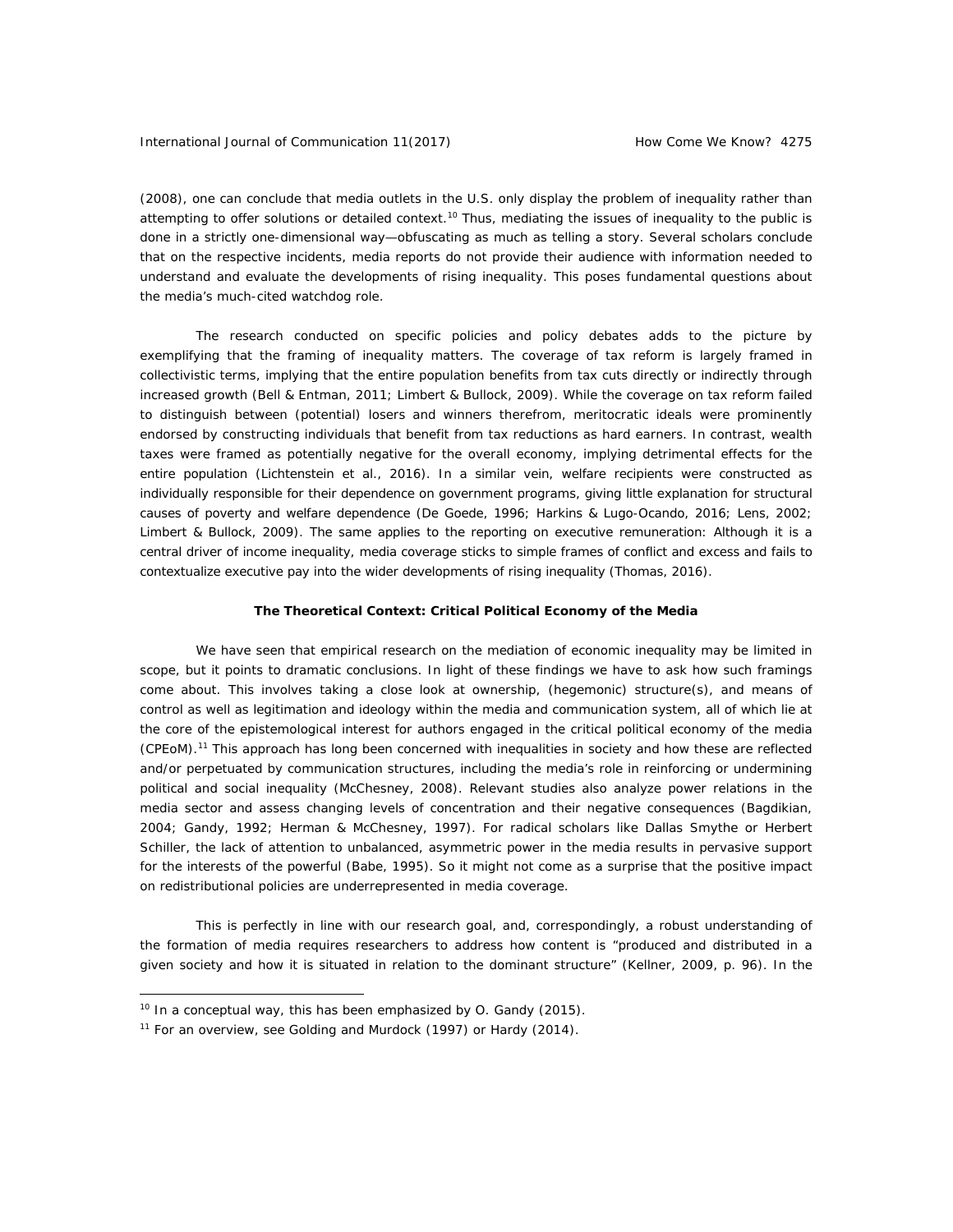following section, we therefore draw on the CPEoM approach to identify reasons for the aforementioned empirical unbalance in the media coverage of inequality.

#### *Media Market Structures: Ownership, Concentration, Advertising*

Political economists consider ownership an essential part in the overall context of the analysis of mass media. Garnham (1990) may be cited as a prominent example who criticized the neoliberal deregulation approach to information technologies, the media, and the cultural sphere. In the neoliberals' worldview, the new era of cultural freedom would lead to diversity in cultural production and information equally accessible to everyone—an argument, dating from the 1980s, that sounds quite familiar these days, thanks to the protagonists of a new-media/Internet-freedom approach.

And yet an ever-increasing process of concentration on a global scale can be observed across both the "mature" and "new" media industries. This holds true for different forms of concentration over the past decades: ownership, markets for input factors, advertising, and (mainly for newspapers) numbers of titles published (Bagdikian, 2004; Fuchs, 2015; Herman & McChesney, 1997). And the concentration process continues even more with new forms of (social) media, be it Facebook or Google, to name just the most powerful ones. This is anything but a new phenomenon, but one that gains increasing momentum in times of deregulation. It can be alleviated by regulation policies unless we arrive—as market fundamentalists do—at the conclusion that concentration is being triggered by regulatory measures themselves. Strongly opposed to this position, Grisold (2004, 2015) has shown in earlier works that regulation via market forces itself encourages concentration.

Other scholars in the field of political economy of communication add that the media are increasingly under commercial pressure, which leads to fewer detailed and investigative stories simply because less money is available. The fact that media outlets are dependent on advertising and the trend of more concentration of media ownership further adds to the compelling conclusion that business and economic journalism remains prone to probusiness reporting and elite framings of economic news (Champlin & Knoedler, 2008; McChesney, 2003, 2012; Thomas, 2016).

# *Privatization Versus the Public*

The phenomenon of ever-growing privatization of the media sector (e.g., in broadcasting markets) is a further relevant topic that has been critically addressed by James Carey (1994), among others. His conclusion is that an overall liberalization satisfies individual, though not collective, preferences. The fragmented structure of private production results in a fragmentation of the public sphere and fosters a methodological individualism, while common policies or traditions tend to diminish and disappear. Although the critiques of such trends date back to the mid-1990s, they are even more pertinent today. This fact is emphasized in some recent literature on media coverage of inequality, such as Champlin and Knoedler (2008) or Bell and Entman (2011), who also address the distinction between individual and collective preferences.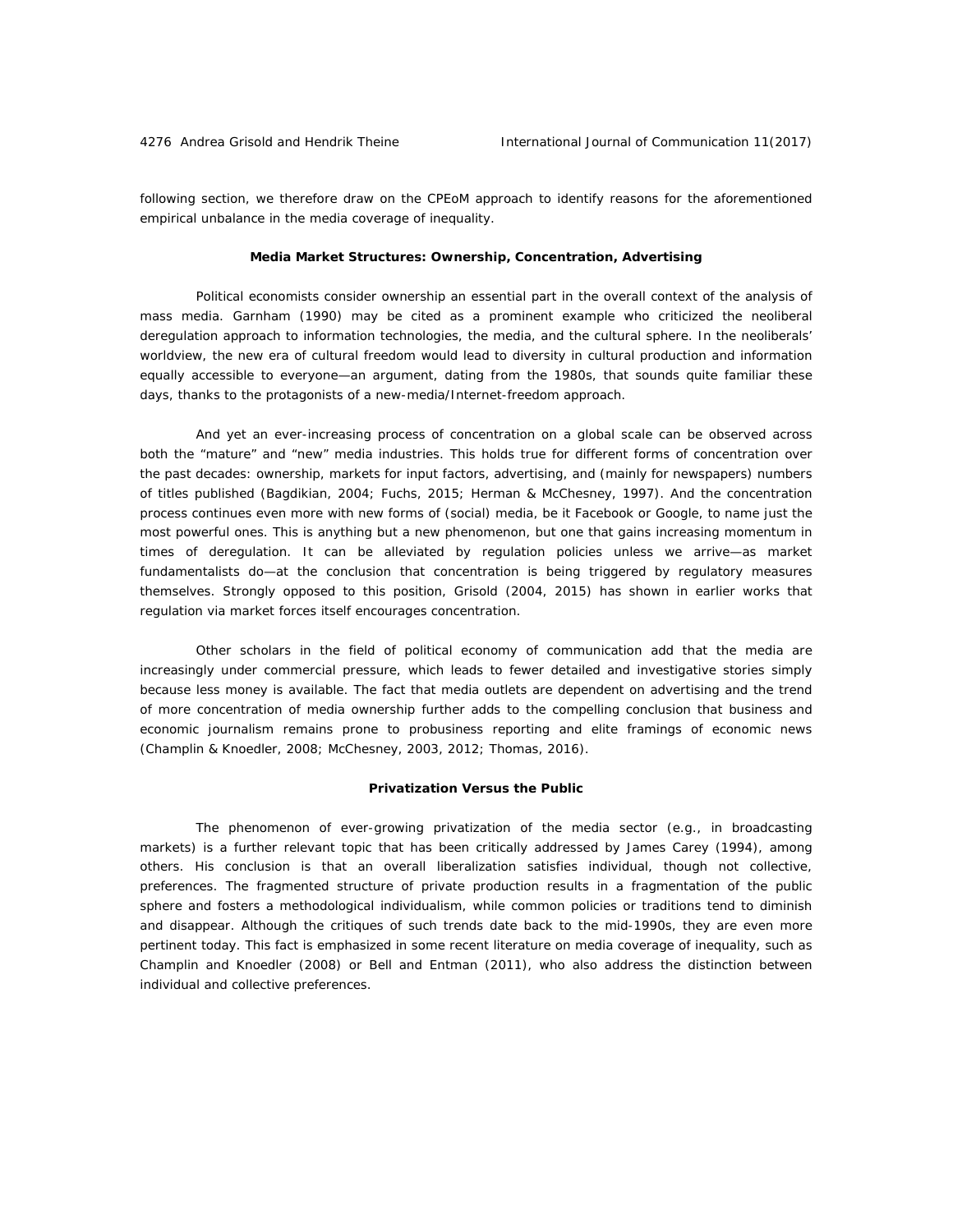Furthermore, Champlin and Knoedler (2008) conceptualize media as the main intermediary between economic processes and the informing or shaping of public opinion on inequality. Yet due to the economic setup of media outlets, primarily as pecuniary businesses oriented to selling what sells best, they only have a subordinate interest in citizens' education. In such a context, "the quantity and content of the news supplied by the mainstream press has been tilted toward news that is sensationalistic, ratingsenhancing, and cheaply produced" (Champlin & Knoedler, 2008, p. 144). This has important implications for the reporting on economic inequality: As a rather unprofitable topic, it seldom features prominent coverage, or it is, due to its research-intense nature, covered by relying heavily on readymade information, often provided by (right-wing) think tanks.

The control of information manifests through different channels, but finds similar results: the public being deprived of information, respectively, the information provided being filtered along certain lines. Those types of control may be realized through concentration in ownership (Bagdikian, 2004) but also through upstream information providers (Grisold, 2004).

One key factor in the process of information control, according to CPEoM, is the degree of marketization of information (Schiller, 1988). Thus, the reconceptualization of information as a public good, not a commodity, is essential for opening up potential solutions either by means of noncommercial media, or, as some argue, by public-service broadcasting. Here is not the context to discuss the drawbacks experienced in both forms; our argument is solely that they can compensate the lack of information as a public good, at least partially.

#### *Manufacturing Consent*

In their much-cited *Manufacturing Consent*, Herman and Chomsky (1988) analyzed the structures of information mediation as exemplified by the coverage of selected political events by U.S. mass media, and drew attention to the propaganda function of such information processing. Institutions holding political or economic power, mass media, the advertising industry, and others: All of them produce—to their mutual benefit—a form of universal consensus that constitutes, in an ideal way, hegemony.<sup>12</sup>

In their assessment of the welfare debate, Limbert and Bullock (2009) take up the propaganda model to contextualize the reporting on prorich tax reforms. They argue that "the 'manufacturing' of consensus in political news stories may be less overt than in advertising . . . but it is just as insidious" (p. 77). In their case, consensus was constructed by the investigated media outlets to eliminate dividend and capital taxes. Accordingly, media outlets fail to report in a balanced assessment as "value frames emphasizing responsibility to others or to the social costs of inequality were rarely presented" (p. 77). In a similar vein, Bell and Entman (2011) argue that information is framed through an elite domination of policy debates, which, in their case, leads to a vague reporting on the dividend and capital taxes.

 $12$  For sure, the early critical cultural studies also engaged with ideology and hegemony (i.e., Hall, Hobson, Lowe, & Willis, 1980).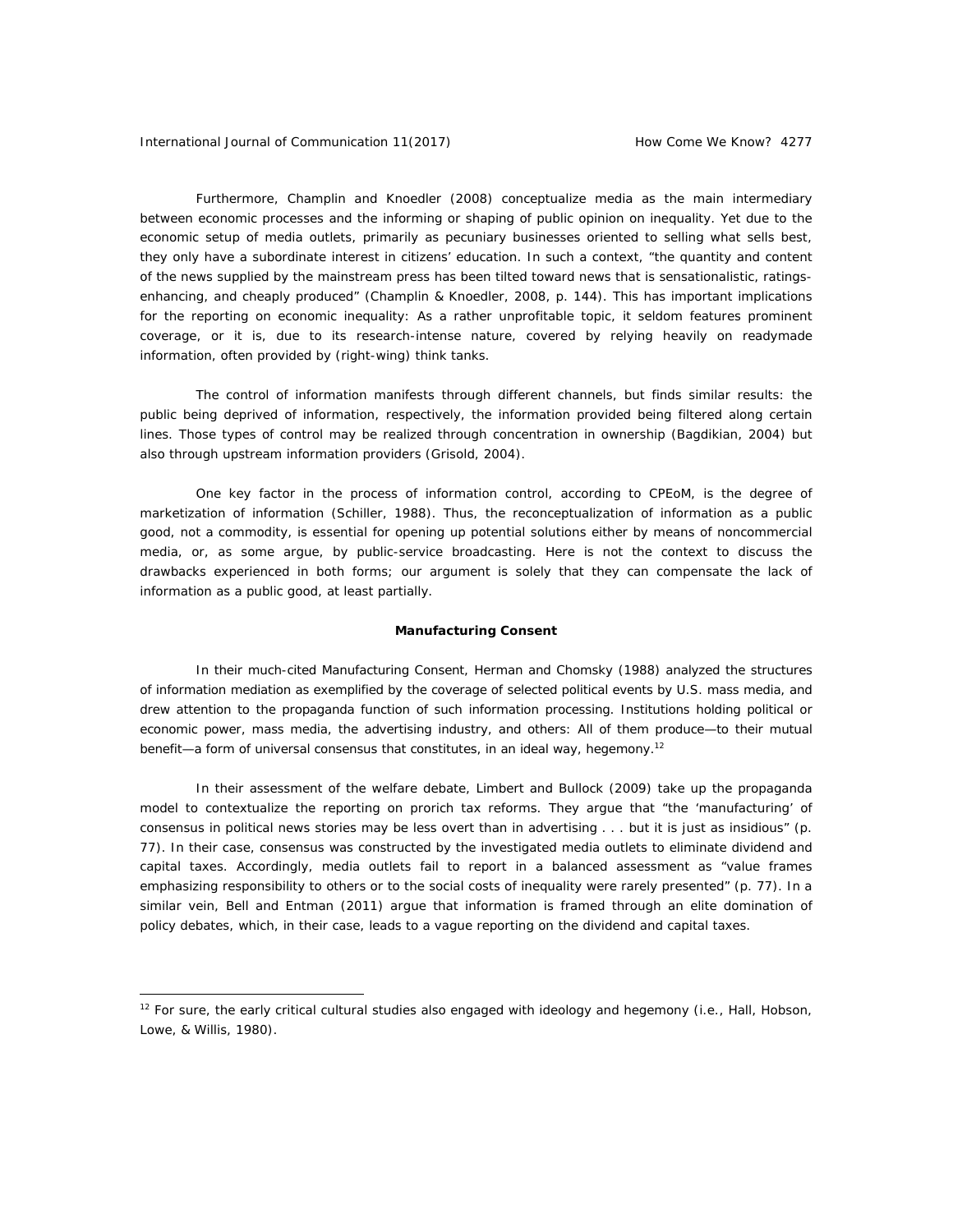Thinking of the five filters in Herman and Chomsky's (1988) work, we have already tackled the economic filters, like ownership and advertising, but should not forget the ones on the political, hegemonic side. The one-sidedness of sources already came clear in the studies we analyzed—less so the ideological attitude (called *flak* on the one side, *anticommunism* on the other in the original book; today, probably to be replaced with *antiterrorism*). For our topic of economic inequality and redistributional policies, this would presumptively mean that certain ways of talking about economic inequality and—even more so redistributive policies to fight growing inequality are disregarded, marked as unrealistic or utopian, leaving it—once again—to the market, in its wonderful magic, to do the trick, seeing growing inequality only to be explained by meritocracy, thus, the best of just and fair worlds.

Summing up, critical CPEoM assesses different ways of making sense of media power and influence, media convergence, and media bias. As highlighted before, many of the problems of the media that prompted critical political economy research remain salient, so when Hardy (2014, p. i) stresses that the "approach must continue to adapt to new conditions and challenges," it is the fact of growing (economic) inequality that makes it worthwhile, even necessary to do so.

# **Conclusion**

Recalling what happened a few years ago, many were concerned, even shocked, that the mass media did not provide their watchdog function before and during the outbreak of the crisis in 2007–08. It appeared as if this much-celebrated societal function of the media had failed or vanished; indeed, for some, the watchdog may be evolving into a lapdog (Preston, 2009; Starkman, 2014). A similar conclusion follows from the present article.

Our review shows that news media coverage of inequality has increased somewhat over recent times, according to purely quantitative studies. The qualitative analysis reveals the one-sidedness of the reporting, the coverage being framed in an episodic rather than a thematic way. We cannot identify a diversity of information on economic inequality, but rather a bias toward individualistic explanations, and a neglect of the positive implications of redistributional policies to diminish inequality. Certainly, the media are too close to their "nonmultidimensional" sources and thus fail to give a critical account of economic developments.

The political economy tradition offers rich theoretical approaches that we use to contextualize and understand current processes of the mediation of inequality. But we are also confronted with the fact that the topic of economic inequality and media coverage is not a well-researched theme. This lack of research is insofar pressing as the full range of economic inequality is not assessable through everyday life experiences. Mass media play an important role in mediating economic events, trends, and stories, but this research suggests that they are certainly not neutral with respect to the shaping of preferences concerning public policies intended to alter inequality.

This article highlights the relative absence of in-depth analysis of media coverage on inequality and redistributional policies, as emphasized by 11 studies on those topics published since the year 2000. Clearly, there is scope for fruitful analyses for both scholars of (political) economy as well as media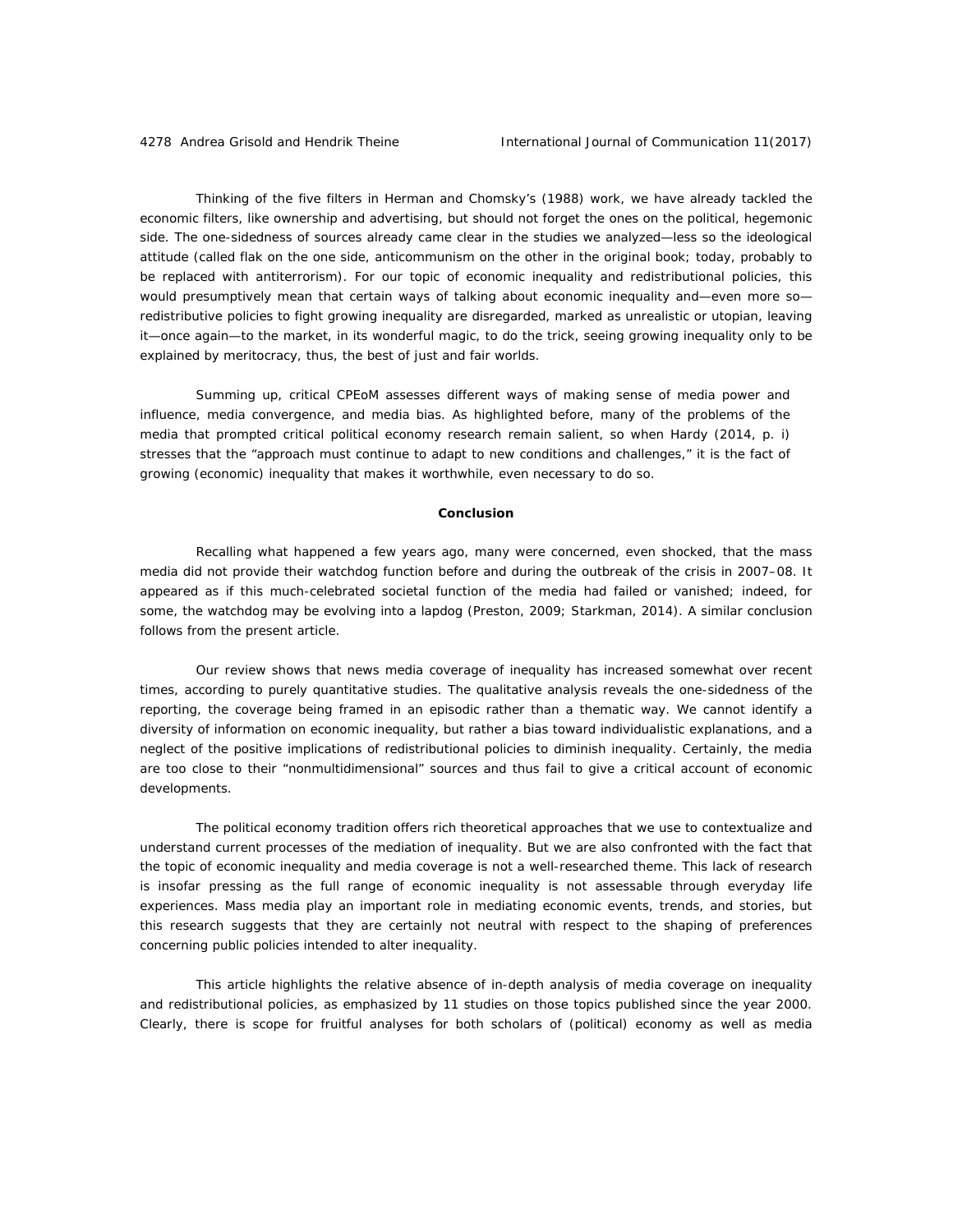scholars interested in the issue at stake. As a tentative perspective, we suggest that forthcoming analyses of economic inequality and its representation in the media at least needs to take some crucial questions into account: (1) What are the underlying real-world developments and structures (rising economic inequality of what kind)? (2) How is inequality constructed, by whom, and for what purpose? and (3) How does media reporting engage with redistributional policies and alternative socioeconomic options?

#### **References**

- Alesina, A., & La Ferrara, E. (2005). Preferences for redistribution in the land of opportunities. *Journal of Public Economics, 89*(5), 897–931.
- Atkinson, A. B. (2015). *Inequality: What can be done?* Cambridge, MA: Harvard University Press.
- Atkinson, A. B., Piketty, T., & Saez, E. (2011). Top incomes in the long run of history. *Journal of Economic Literature, 49*(1), 3–71.
- Babe, R. E. (1995). *Communication and the transformation of economics: Essays in information, public policy, and political economy*. Boulder, CO: Westview Press.
- Bagdikian, B. H. (2004). *The new media monopoly*. Boston, MA: Beacon Press.
- Bell, C. V., & Entman, R. M. (2011). The media's role in America's exceptional politics of inequality framing the Bush tax cuts of 2001 and 2003. *The International Journal of Press/Politics, 16*(4), 548–572.
- Bowles, S. (1998). Endogenous preferences: The cultural consequences of markets and other economic institutions. *Journal of Economic Literature, 36*(1), 75–111.
- Bowles, S. (2008). Policies designed for self-interested citizens may undermine "the moral sentiments": Evidence from economic experiments. *Science, 320*(5883), 1605–1609.
- Bowles, S., & Polania-Reyes, S. (2012). Economic incentives and social preferences: Substitutes or complements? *Journal of Economic Literature, 50*(2), 368–425.
- Bullock, H. E., Fraser, W. K., & Williams, W. R. (2001). Media images of the poor. *Journal of Social Issues, 57*(2), 229–246.
- Carey, J. W. (1994). Communications and economics. In R. E. Babe (Ed.), *Information and communication in economics* (pp. 321–336). Boston, MA: Kluwer Academic.
- Champlin, D. P., & Knoedler, J. T. (2008). American prosperity and the "race to the bottom": Why won't the media ask the right questions? *Journal of Economic Issues, 42*(1), 133–151.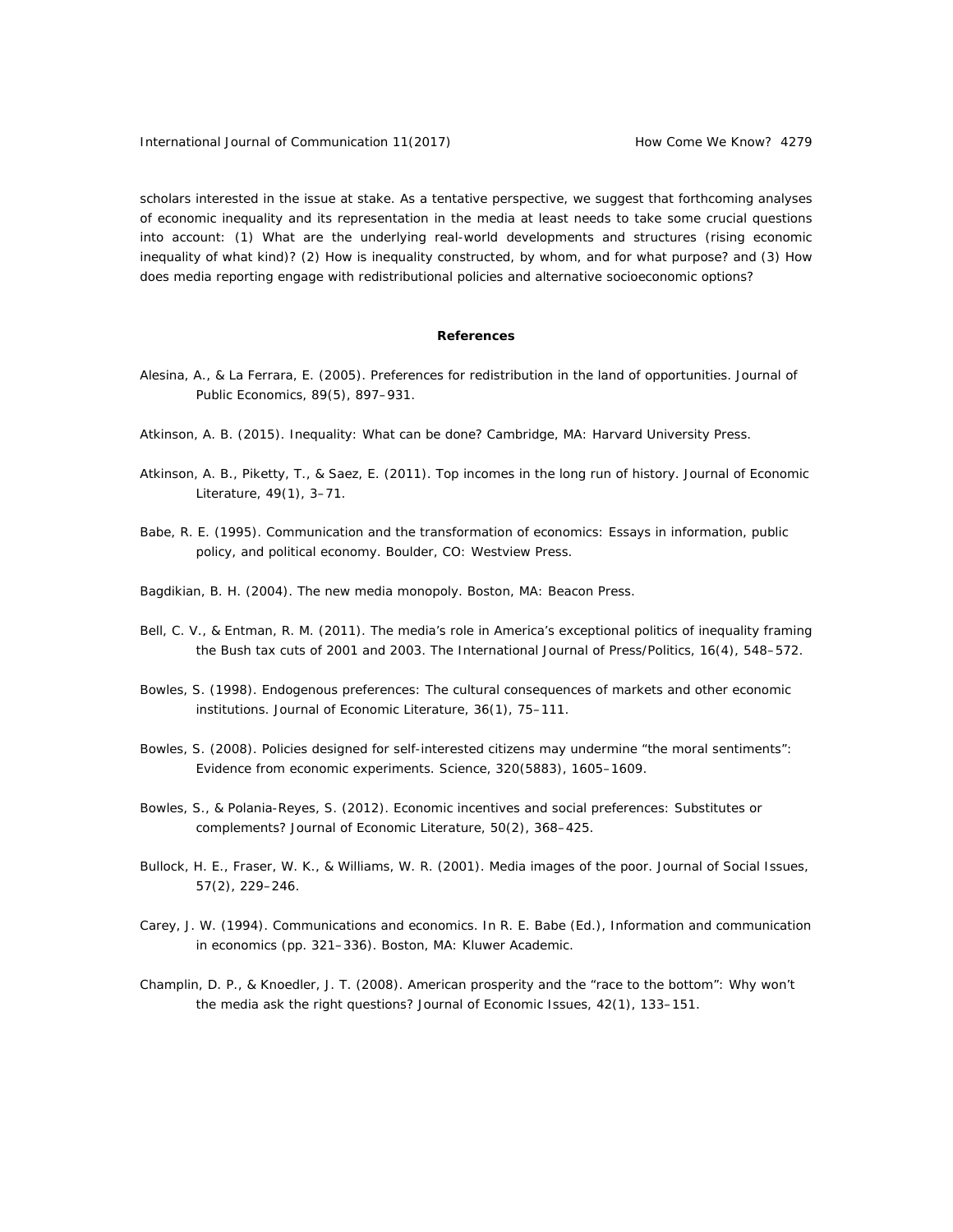- Chauhan, A., & Foster, J. (2014). Representations of poverty in British newspapers: A case of "othering" the threat? *Journal of Community & Applied Social Psychology, 24*(5), 390–405.
- Corneo, G. (2006). Media capture in a democracy: The role of wealth concentration. *Journal of Public Economics, 90*(1), 37–58.
- Corneo, G., & Grüner, H. P. (2002). Individual preferences for political redistribution. *Journal of Public Economics, 83*(1), 83–107.
- Davis, A. (2007). *The mediation of power: A critical introduction*. Oxon, UK: Routledge.
- De Goede, M. (1996). Ideology in the U.S. welfare debate: Neo-liberal representations of poverty. *Discourse & Society, 7*(3), 317–357.
- El-Burki, I. J., Porpora, D. V., & Reynolds, R. R. (2016). When race matters: What newspaper opinion pieces say about race and poverty. *International Journal of Communication, 10*, 1388–1404.
- Entman, R. M. (1995). Television, democratic theory and the visual construction of poverty. *Research in Political Sociology, 7*, 139–160.
- Erler, H. A. (2012). A new face of poverty? Economic crises and poverty discourses. *Poverty & Public Policy, 4*(4), 183–204.
- Fogarty, B. J. (2005). Determining economic news coverage. *International Journal of Public Opinion Research, 17*(2), 149–172.
- Forget the 1%: It is the 0.01% who are really getting ahead in America. (2014, November 6). *The Economist*. Retrieved from http://www.economist.com/news/finance-and-economics/21631129 it-001-who-are-really-getting-ahead-america-forget-1
- Friedland, L. A., Rojas, H., & Bode, L. (2012). Consuming ourselves to death: Escalating inequality and public opinion. *The ANNALS of the American Academy of Political and Social Science, 644*(1), 280–293.
- Fuchs, C. (2015). *Culture and economy in the age of social media*. New York, NY: Routledge.
- Gandy, O. H., Jr. (1992). The political economy approach: A critical challenge. *Journal of Media Economics, 5*(2), 23–42.
- Gandy, O. H., Jr. (2007, July). *Minding the gap: Covering inequality in* The NY Times *and* The Washington Post. Paper presented at the IAMCR Section on Political Communication, Paris.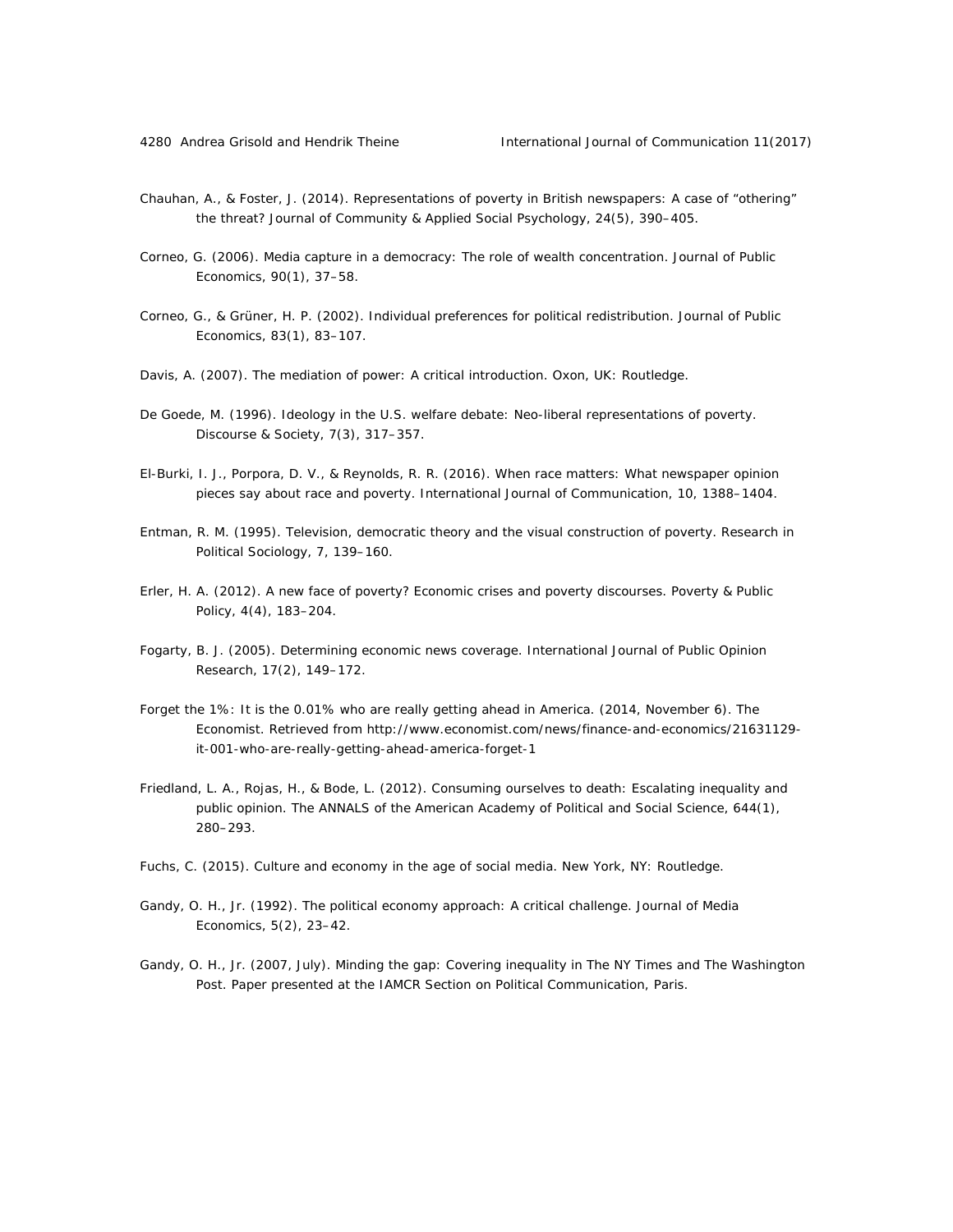- Gandy, O. H., Jr. (2015). Toward a political economy of framing: Putting inequality on the public policy agenda. *The Political Economy of Communication, 3*(2), 88–112.
- Gans, H. J. (2014). The American news media in an increasingly unequal society. *International Journal of Communication, 8*, 2484–2495.
- Garnham, N. (1990). *Capitalism and communication: Global culture and the economics of information*: London, UK: SAGE Publications.
- Garz, M. (2014). Good news and bad news: Evidence of media bias in unemployment reports. *Public Choice, 161*(3/4), 499–515.
- Gilens, M. (1996). Race and poverty in America public misperceptions and the American news media. *Public Opinion Quarterly, 60*(4), 515–541.
- Gintis, H., & Romer, P. (1998). *The human side of economic analysis: Economic environments and the evolution of norms and preferences*. Retrieved from http://www.umass.edu/preferen/gintis/human.pdf
- Golding, P., & Murdock, G. (Eds.). (1997). *The political economy of the media* (2 Vols.). Cheltenham, UK: Edward Elgar.
- Grisold, A. (2004). *Kulturindustrie Fernsehen: Zum Wechselverhältnis von Ökonomie und Massenmedien*  [TV as cultural industry: On the interplay of economy and mass media]. Vienna, Austria: Löcker.
- Grisold, A. (2015). Radio was great, but it's out of date: TV is the thing this year. Zur multiplen Krise der Massenmedien [On the multiple crisis of mass media]. *Kurswechsel, 3*, 25–34.
- Grisold, A., Preston, P., Silke, H., & Theine, H. (2015). *The mediation of economic inequality: Media coverage of Piketty's book* Capital in the 21st Century (Research project granted by the OeNB Anniversary Fund under project No. 16789). Unpublished manuscript, Department of Economics, WU Vienna University of Economics and Business, Austria.
- Hall, S., Hobson, D., Lowe, A., & Willis, P. (1980). *Culture, media, language*. London, UK: Hutchinson.
- Hardy, J. (2014). *Critical political economy of the media: An introduction*. London, UK: Routledge.
- Harkins, S., & Lugo-Ocando, J. (2016). How Malthusian ideology crept into the newsroom: British tabloids and the coverage of the "underclass." *Critical Discourse Studies, 13*(1), 78–93.
- Herman, E. S., & Chomsky, N. (1988). *Manufacturing consent: The political economy of the mass media*. New York, NY: Spokesman.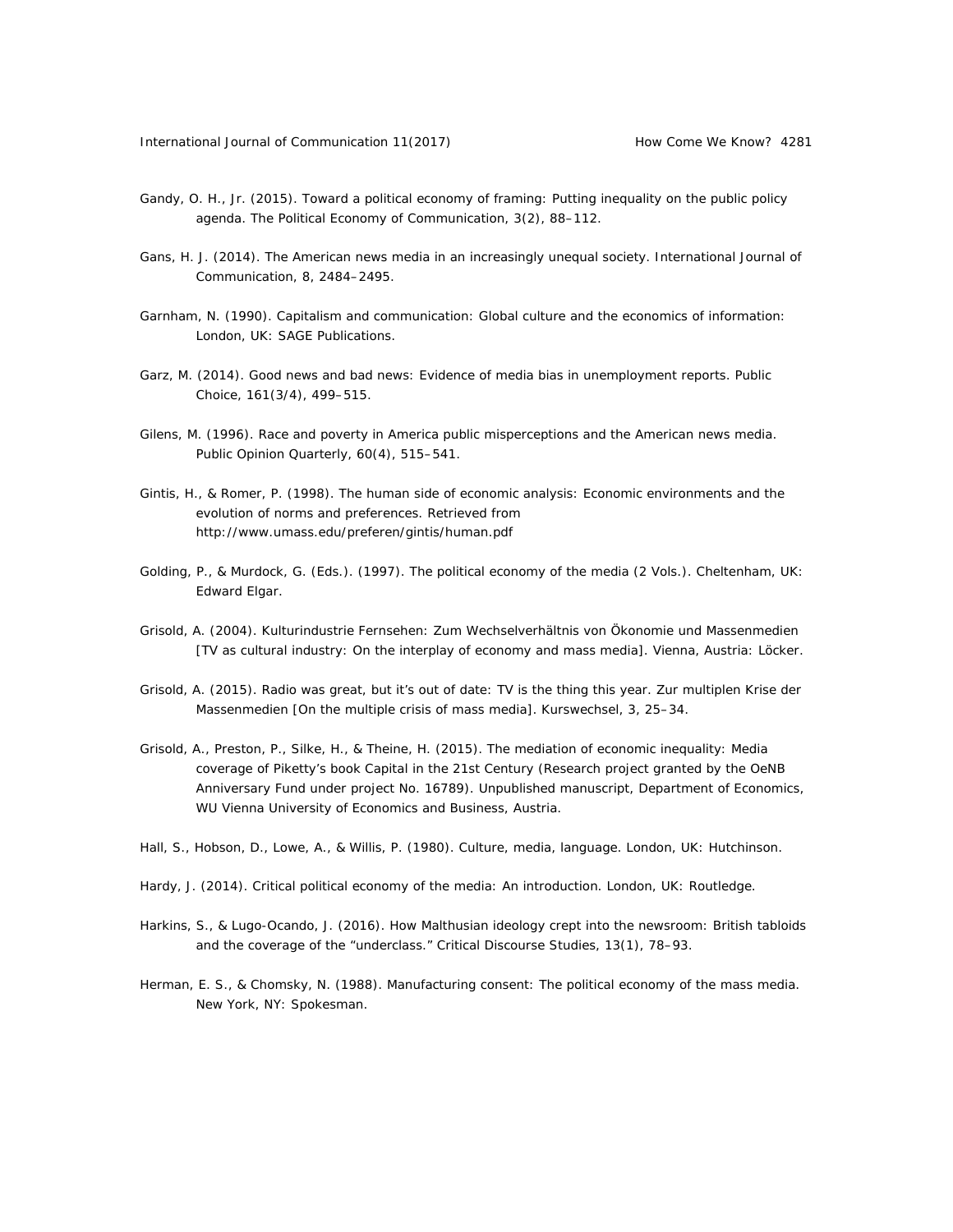- Herman, E. S., & McChesney, R. W. (1997). *Global media: The missionaries of global capitalism*. London, UK: Cassell.
- Iyengar, S. (1990). Framing responsibility for political issues: The case of poverty. *Political Behavior, 12*(1), 19–40.
- Kellner, D. (2009). Media industries, political economy, and media/cultural studies: An articulation. In J. Holt & A. Perren (Eds.), *Media industries: History, theory, and method* (pp. 95–107). Oxford, UK: Wiley-Blackwell.
- Kollmeyer, C. J. (2004). Corporate interests: How the news media portray the economy. *Social Problems, 51*(3), 432–452.
- Lens, V. (2002). Welfare reform, personal narratives and the media: How welfare recipients and journalists frame the welfare debate. *Journal of Poverty, 6*(2), 1–20.
- Lichtenstein, D., Rhomberg, M., & Böhme, M. (2016). Konsonant oder interessengeleitet? Eine Frame-Analyse zur Berichterstattung über die Vermögensteuer im Wahljahr 2013 [Consonant or interest-based? A frame analysis on the coverage of wealth taxes in 2013]. In A. Machin & N. Stehr (Eds.), *Understanding inequality: Social costs and benefits* (pp. 325–345). Wiesbaden, Germany: Springer.
- Limbert, W. M., & Bullock, H. E. (2009). Framing U.S. redistributive policies: Tough love for poor women and tax cuts for seniors. *Analyses of Social Issues and Public Policy, 9*(1), 57–83.
- Luhmann, N. (1996). *Die Realität der Massenmedien* [The reality of mass media]. Opladen, Germany: VS Verlag.
- Mayher, A., & Mcdonald, D. A. (2007). The print media in South Africa: Paving the way for "privatisation." *Review of African Political Economy, 34*(113), 443–460.
- McChesney, R. W. (2003). The problem of journalism: A political economic contribution to an explanation of the crisis in contemporary U.S. journalism. *Journalism Studies, 4*(3), 299–329.
- McChesney, R. W. (2008). *The political economy of media: Enduring issues, emerging dilemmas*. New York, NY: Monthly Review Press.
- McChesney, R. W. (2012). The political economy of communication. *The International Encyclopedia of Media Studies*. Retrieved from http://onlinelibrary.wiley.com/doi/10.1002/9781444361506.wbiems031/abstract
- Milanovic, B. (2016). *Global inequality: A new approach for the age of globalization*. Cambridge, MA: Harvard University Press.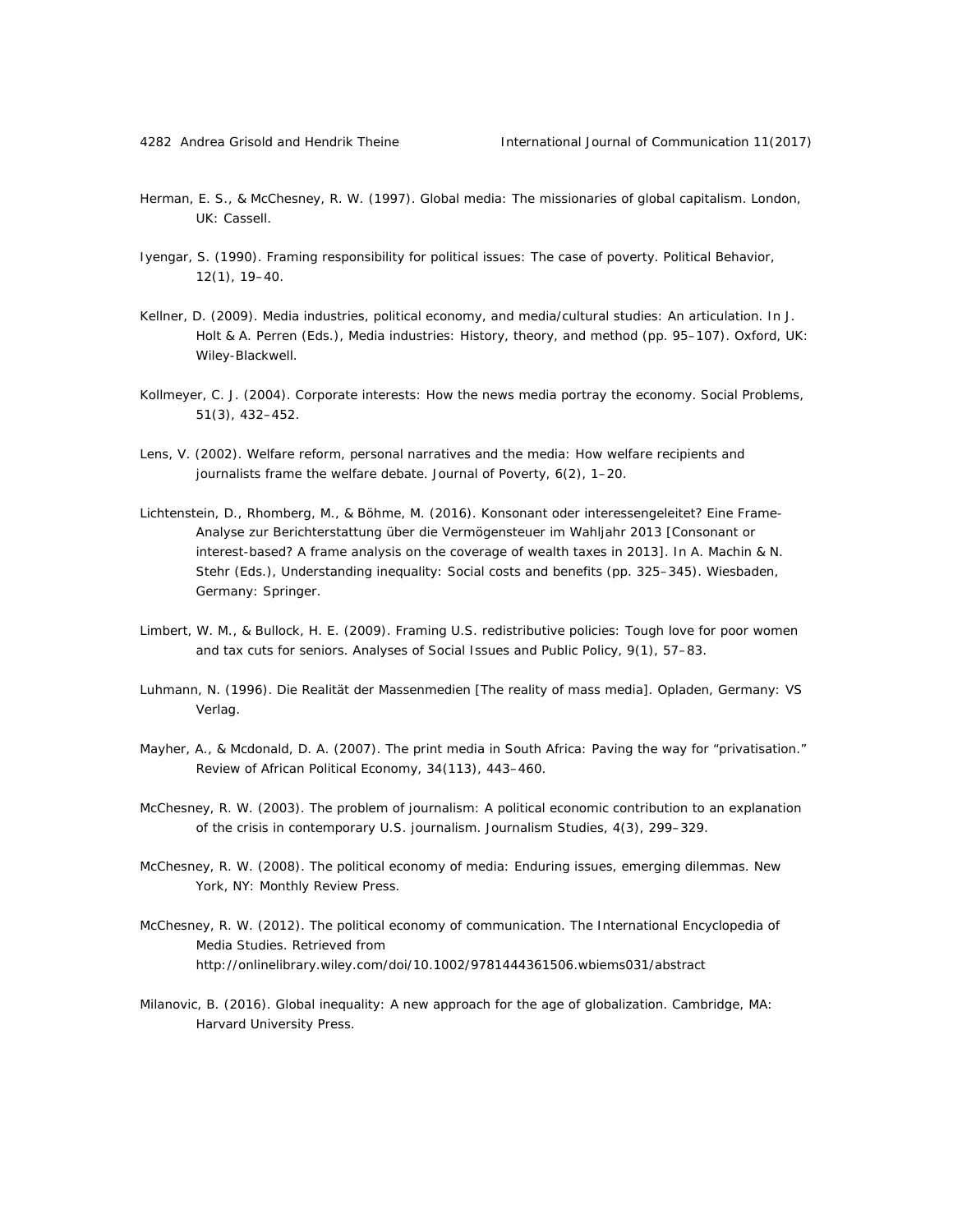- Mosley, P. (1984). "Popularity functions" and the role of the media: A pilot study of the popular press. *British Journal of Political Science, 14*(1), 117–129.
- Petring, A. (2016). Die drei Welten des Gerechtigkeitsjournalismus? [The three worlds of justice in journalism?]. In M. Lemke & G. Wiedermann (Eds.), *Text mining in den Sozialwissenschaften* (pp. 369–393). Wiesbaden, Germany: Springer.
- Petrova, M. (2008). Inequality and media capture. *Journal of Public Economics, 92*(1), 183–212.
- Phelan, S. (2007a). The discourses of neoliberal hegemony: The case of the Irish Republic. *Critical Discourse Studies, 4*(1), 29–48.
- Phelan, S. (2007b). The discursive dynamics of neo-liberal consensus: Irish broadsheet editorials and the privatization of Eircom. *Journal of Language and Politics, 6*(1), 7–28.
- Piketty, T. (2014). *Capital in the twenty-first century*. Oxford, UK: Cambridge University Press.
- Piketty, T., & Saez, E. (2014). Inequality in the long run. *Science, 344*(6186), 838–843.
- Piketty, T., & Zucman, G. (2015). Wealth and inheritance in the long run. In A. B. Atkinson & F. Bourguignon (Eds.), *Handbook of income distribution* (pp. 1303–1368). Oxford, UK: North Holland.
- Preston, P. (2009). *Making the news: Contemporary journalism practices and news cultures in Europe*. London, UK: Routledge.
- Preston, P. (2016). Inequality and liberal democracy: A critical take on economic and political power aspects. *Javnost—The Public, 23*(1), 37–55.
- Quiring, O. (2003). Die Fernsehberichterstattung über die Arbeitslosigkeit und ihr Einfluss auf wahlrelevante Vorstellungen der Bevölkerung—eine Zeitreihenanalyse 1994–1998 [TV coverage on unemployment and its influence on the election campaigns—A time series analysis]. *Publizistik, 48*(1), 1–24.
- Redden, J. (2011). Poverty in the news: A framing analysis of coverage in Canada and the UK. *Information, Communication & Society, 14*(6), 820–849.
- Reich, R. B. (2014). *Beyond outrage: What has gone wrong with our economy and our democracy, and how to fix it*. New York, NY: Vintage Paperbacks.
- Robertson, J. W. (2010). The last days of free market hegemony? UK TV news coverage of economic issues in spring 2008. *Media, Culture & Society, 32*(3), 517–529.